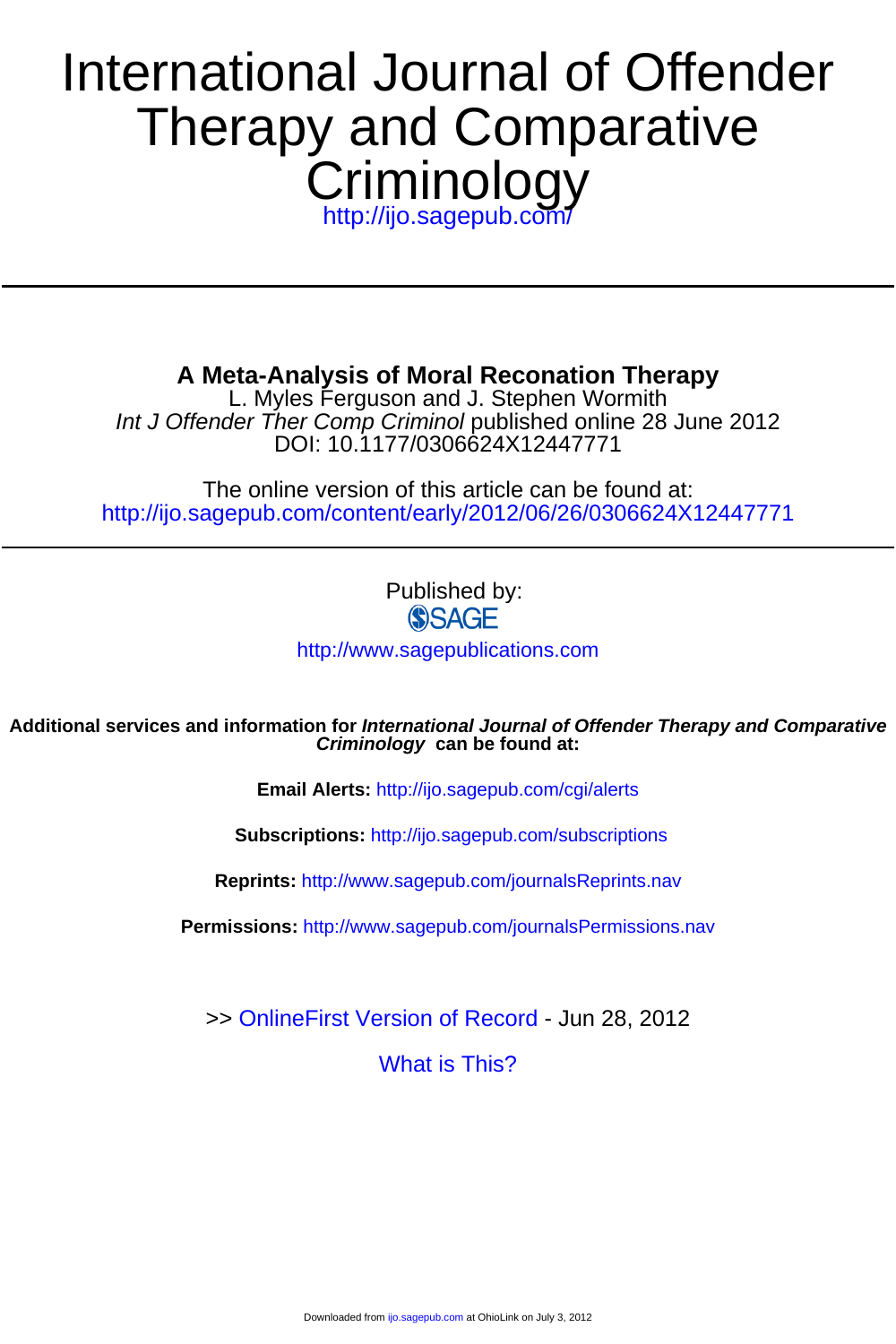# **A Meta-Analysis of Moral Reconation Therapy**

International Journal of Offender Therapy and Comparative Criminology  $XX(X)$  1–31 © The Author(s) 2012 Reprints and permission: sagepub.com/journalsPermissions.nav DOI: 10.1177/0306624X12447771 http://ijo.sagepub.com



# L. Myles Ferguson<sup>I</sup> and J. Stephen Wormith<sup>I</sup>

#### **Abstract**

This study reports on a meta-analysis of moral reconation therapy (MRT). Recipients of MRT included adult and juvenile offenders who were in custody or in the community, typically on parole or probation. The study considered criminal offending subsequent to treatment as the outcome variable. The overall effect size measured by the correlation across 33 studies and 30,259 offenders was significant  $(r = .16)$ , indicating that MRT had a small but important effect on recidivism. Moderator analyses were conducted to detect the possible factors affecting the relationship between MRT and recidivism. Moderators included setting, age, gender, research design, sample size, type of recidivism, follow-up period, publisher, and year of publication. Moderator analysis demonstrated that MRT was more successful with adult than juvenile offenders in institutional settings as opposed to the community, and where researchers in the primary studies used randomization to allocate participants to either a treatment or control condition. The treatment effect size was greater when the type of recidivism used was rearrest rather than rearrest followed by conviction or reincarceration. The benefits of MRT were strongest with a relatively short follow-up period. MRT was more successful for relatively small samples and for large samples rather than medium-sized samples. The effect size was smaller for studies published by the owners of MRT than by other independent studies. The effect size was also smaller for studies published after 1999.

# **Keywords**

moral reconation therapy, moral development, delayed moral maturity, cognitivebehavioral treatments

#### **Corresponding Author:**

L. Myles Ferguson, Department of Psychology, University of Saskatchewan, 9 Campus Drive, Saskatoon, SK S7N 5A5, Canada Email: myles05@sasktel.net

<sup>1</sup> University of Saskatchewan, Saskatoon, Canada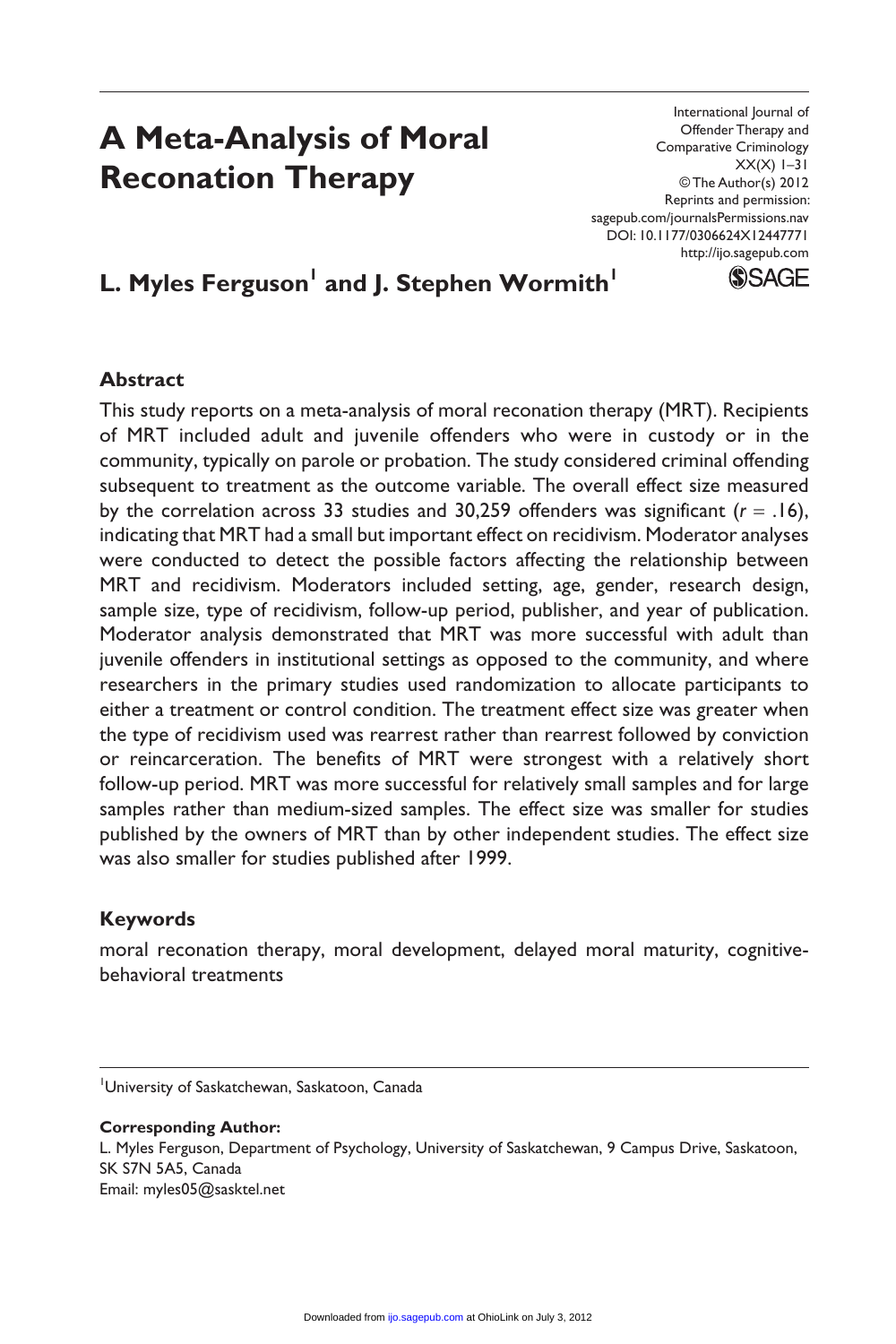# **Background to Moral Reconation Therapy (MRT)**

MRT was developed and implemented by Kenneth Robinson, Gregory Little, and their colleagues at Correctional Counseling, Inc. (CCI; Little & Robinson, 1988). "Reconation" comes from the psychological terms *conative* and *conation*, which refer to the process of making deliberate, conscious moral decisions (Good Success Consulting, Inc., 2011). Correctional agencies in Puerto Rico, Australia, Scotland, Canada, and across the United States have partnered with CCI to implement MRTbased programs to treat offenders and curb recidivism. MRT was initially developed between 1979 and 1983 at the Federal Correctional Institute in Memphis, Tennessee. CCI was formed in 1987 as a subsidiary of a privately held behavioral health hospital. The first published study on MRT appeared in 1988. In 1990, CCI was established as a freestanding privately held company.<sup>1</sup> Since then, the company has delivered MRT to dozens of correctional agencies. To date, more than one million offenders have been enrolled in MRT-treatment programs (CCI, 2010). CCI claims success for a variety of offenders, offenses, problems, and settings: adults and juveniles, males and females, driving offenses, substance abuse, domestic violence, drug courts, pretrial service agencies, as well as probation and parole offices. MRT programs are used in correctional facilities in 47 states.

# *Research on MRT*

In 2010, in its latest efforts to bolster its claims of success, CCI published "Twenty-Year Recidivism Results for MRT-Treated Offenders" (Little, Robinson, Burnette, & Swan, 2010). Results from the analysis of the postrelease criminal records of 1,052 MRT-treated offenders and 329 untreated controls revealed a similar pattern to that which was reported after 10 years (Little, Robinson, Burnette, & Swan, 1999). After the 20-year period, 93.6% of the untreated controls had at least one rearrest, compared with 81.2% of MRT-treated offenders. In addition, 81.2% of untreated controls had been reincarcerated for a new offense at least once over the 20 years of release compared with 60.8% of the MRT-treated group. Clearly, as evidenced by the recidivism rate of the control group, this application of MRT adhered to Andrew's well-established risk principle that offender treatment should be directed to moderate- and high-risk offenders (Andrews, Bonta, & Hoge, 1990). The researchers concluded as follows: the present study clearly shows that offender participation in MRT leads to significantly lower reincarceration rates, lower rearrest rates, and a higher rate of clean records following MRT. It is also clear that the cost benefits of MRT are not only substantial but also meaningful in several ways. The costs to society in processing arrests, paying for incarceration, and associated crime expenditures are greatly lessened by MRT (Little, Robinson, et al., 2010).

The article has posed and answered a rhetorical question that CCI has asked its potential customers: "Why is MRT the best choice for your prison treatment programs?" (Little, 2006, p. 3). But exactly how does MRT lower recidivism rates?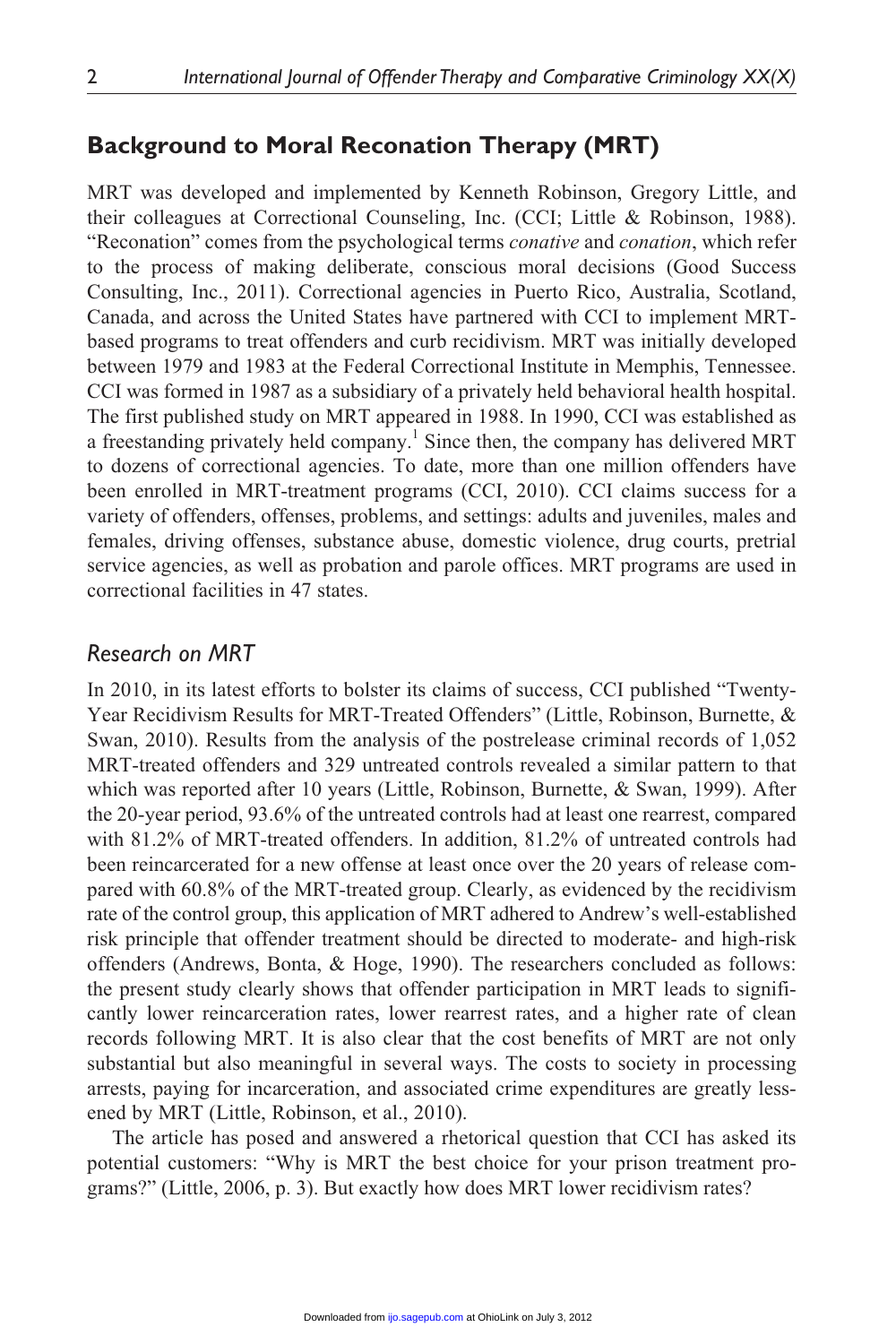#### *A Theoretical Basis for MRT*

MRT is grounded in the framework of cognitive behaviorism, and draws inspiration from Kohlberg's (1976) theory of moral development. Kohlberg's theory assumes that moral development progresses through three main stages. The preconventional level is common to children, although adults can also show this level of moral reasoning. Reasoners, at this level, judge the morality of an action by its direct consequences and are solely concerned with the self in an egocentric manner. The conventional level is typical of adolescents and adults, who may judge the morality of actions compared with society's views and expectations. Although an individual obeys society's rules and norms even when there are no obvious consequences for obedience or disobedience, adherence is often rigid, and a rule's appropriateness or fairness is seldom questioned. At the postconventional level, there is a growing realization that one's own perspective may, on occasion, take precedence over society's views. Therefore, an individual may disobey rules inconsistent with his or her own principles. These people live (and sometimes die) by adherence to their own abstract principles about right and wrong—principles that usually include basic human rights as life, liberty, and justice. Theorists suggest that many people never reach this level of abstract moral reasoning (Cherry, 2011).

Although Kohlberg's cognitive development approach continues to hold a special place in developmental psychology textbooks, his original stage typology has undergone a number of revisions. For example, the model proposed by Gibbs, Basinger, Grime, and Snarey (2007) rejected Kohlberg's three stages (preconventional, conventional, and postconventional) in favour of two overlapping phases, the standard and existential development phases. Moral judgment in the first phase is seen to progress with age from immature (Stages 1 and 2, each involving pronounced ego-centrism in making moral judgments) to mature (Stages 3 and 4, ideal moral reciprocity and social systems). In addition, life-span moral judgment development occurs across cultures and involves an existential development phase, which is moral judgment maturity in its fullest sense; an emerging sense of moral confusion in the face of an apparently absurd moral world sparks deep philosophical reflection on ethics and a search for meaning.<sup>2</sup>

The implications of Kohlberg's and Gibbs' theories of moral development are clear: Breaking the law would seem more acceptable to those at the earlier, more selfcentered, stages of development. According to Little and Robinson (1988), offenders "enter treatment with low levels of moral development, strong narcissism, low ego/ identity strength, poor self-concept, low self-esteem, inability to delay gratification, relatively strong defense mechanisms, and relatively strong resistance to change and treatment" (p. 135). Consequently, MRT seeks to move offenders from a lower, hedonistic level of moral reasoning (pleasure vs. pain) to a higher level where social rules and others become important. The appropriateness of such a strategy is supported by a recent meta-analysis that found a negative relationship between moral development and the recidivism of offenders. A total of 19 correlations generated an overall effect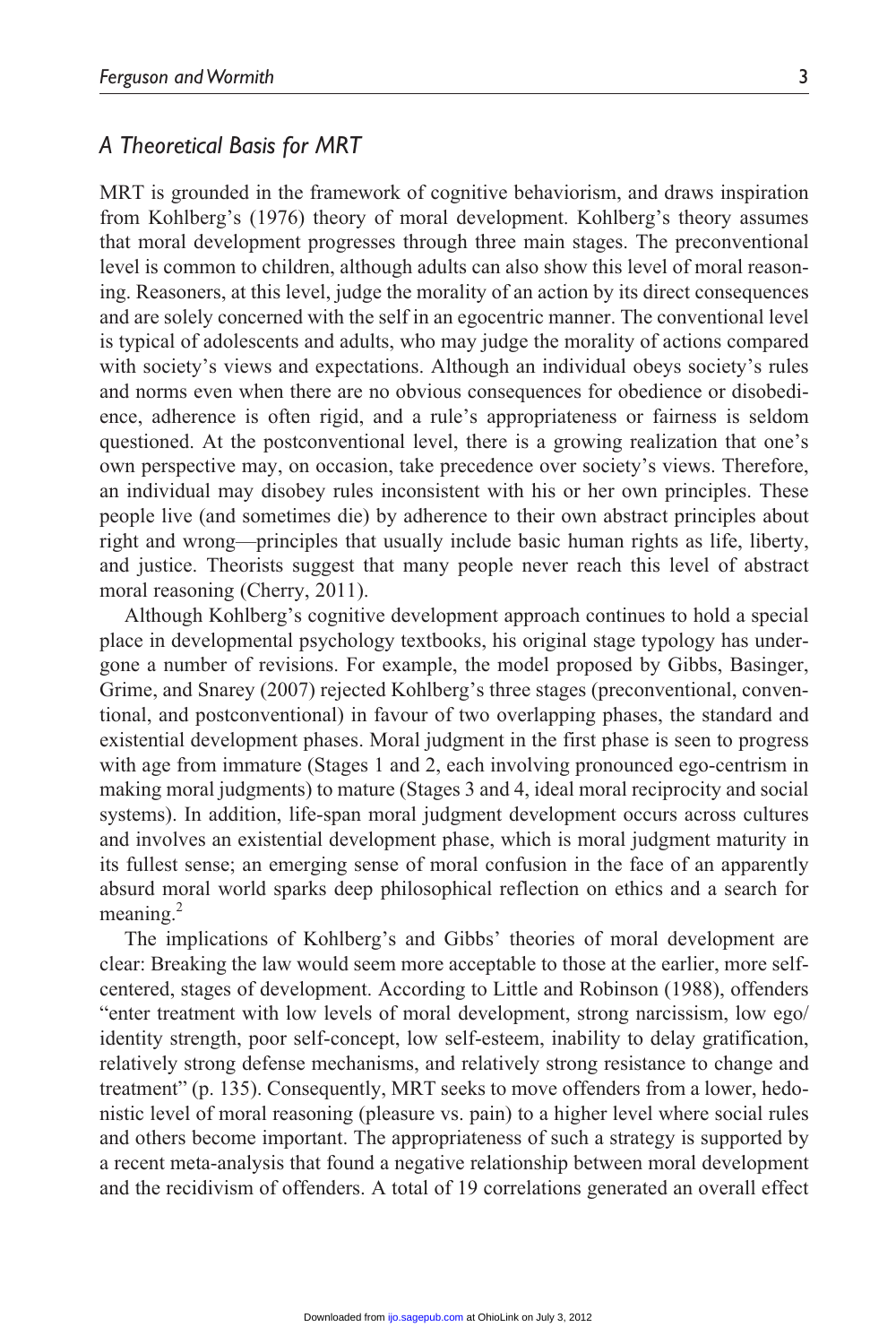size with offender recidivism of  $r = .11$ , with moral cognition producing a stronger effect,  $r = .20$ , than moral emotion,  $r = .11$  (Van Vugt et al., in press). In their metaanalysis of 50 studies comparing juvenile delinquents to nondelinquents, Stams et al. (2006) found that delinquency was strongly associated with developmentally delayed moral judgment, even when controlling for issues such as age, gender, socioeconomic status, and intelligence. Moreover, analyses of moderator variables revealed that differences between the two groups were large for comparisons involving male offenders, older adolescents, delinquents with low intelligence, incarcerated delinquents (particularly for those with prison sentences of more than 18 months), and psychopathic delinquents. Similarly, Gibbs et al. (2007) found substantial cross-cultural moral judgment delay among delinquents relative to controls.

Because MRT takes a cognitive-behavioral approach, it assumes that cognitions affect behaviors, which we can monitor and alter our cognitive activity, and that changes in cognitions lead to changes in behavior. The program is designed to influence how offenders think about moral issues and make moral judgments. Moral reasoning represents how a person makes decisions about how to act in a given situation. Being a cognitive-behavioral treatment (CBT)–based program, MRT conforms, at least in principle, to the concept of general responsivity (Andrews et al., 1990). However, the extent to which its delivery is modified to accommodate the individual characteristics of its clientele, such as cognitive ability, learning style, ethnicity, and gender (i.e., specific responsivity), is unclear.

MRT is a structured program that uses a manual describing exercises and lessons directed at groups of 10 to 15 offenders. The therapy involves 12 to 16 sessions. Each session lasts 1 to 2 hr, and there are usually two sessions per week. Each participant is given a workbook that contains the exercises and lessons that constitute the program. MRT has a deficit orientation that focuses on several areas, including confrontation of beliefs, attitudes and behaviors, assessment of current relationships, reinforcement of positive behavior and habits, positive identity formation, development of frustration tolerance, and development of higher stages of moral reasoning. Following completion of treatment, society should find improvements in the recidivism rates of MRT-treated offenders.

CCI has reported that various state and federal associations, services, correctional departments, institutes, journals, commissions, and academics have applauded MRT for its ability to assist offenders with a host of social and personal ailments: chemical abusers and offenders, male and female, and adult and juvenile. CCI claims that MRT can reduce stress and quell anger, and that it works with domestic violence offenders and those who abuse alcohol. It has been suggested that it can assist offenders to find jobs and help to fill a spiritual void (Little, Robinson, et al., 2010). However, given the vested interest that CCI has in MRT, it is understandable that criminal justice personnel might be cautious about CCI's claims of success.

# *The Current Study*

The present meta-analysis examined the relationship between MRT and rates of recidivism among adult and young offenders. Most of the effect sizes (59%) were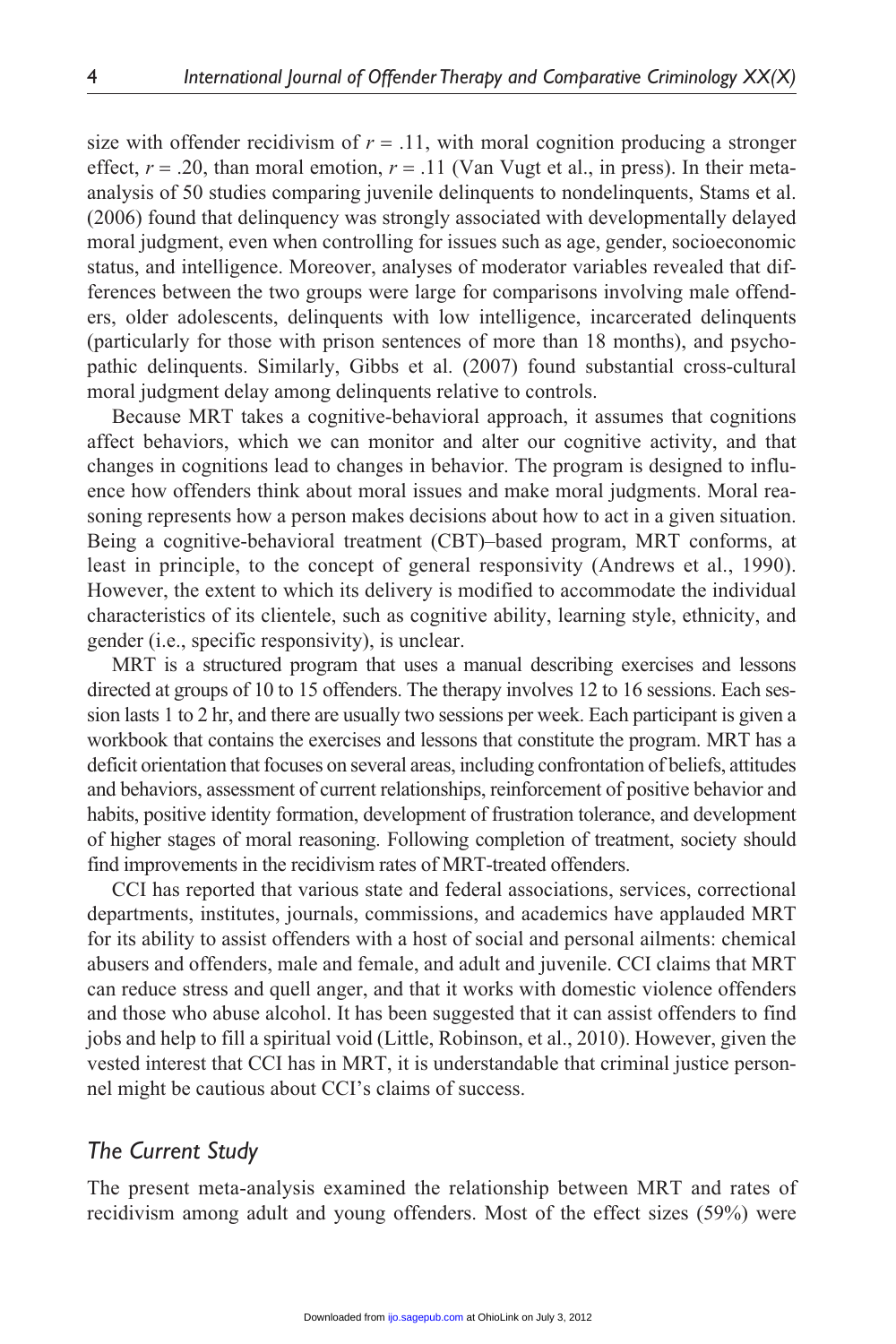derived from studies reported by CCI and, therefore, their findings may *not* have been vetted by independent peer-reviewed journals. Second, most of the studies reported by CCI are *reviews* of studies, and not in-depth studies per se. As a result, the reviews tend not to provide important information about participants, such as age, ethnicity, or level of risk. The current study represents an independent investigation of MRT by researchers who have no connections to MRT or relationship with CCI.

# *Method*

*Strategies for Searching the Literature.* Multiple search methods were used to avoid biased retrieval of studies from different sources, especially the major journals which may selectively publish only positive and significant results (Rosenthal, 1995). First, a computerized search of relevant journals and databases was conducted. Examples include PsychINFO, the Psychology and Behavioral Sciences Collection, Google Scholar, and the journals *Psychological Reports, Crime and Justice, Journal of Research in Crime and Delinquency, Psychology, Crime and Law*, as well as *Crime, Law, and Social Change*. The following keywords, in varying combinations, were used for the search: *moral, moral judgment, moral reasoning, cognitive-behavioral, recidivism, crime*, and *moral reconation therapy*. This strategy yielded 13 published and otherwise posted studies about MRT. The CCI office was subsequently contacted and asked about the availability of other studies, unpublished documents, theses, and doctoral dissertations involving MRT. The research team was subsequently directed to the two main sources for material on MRT, the websites for CCI and for the *Cognitive-Behavioral Treatment Review* (*CBTR*), which is a journal owned and operated by CCI. Finally, another search strategy was to locate articles/reviews that were cited in the previously acquired articles.

# *Inclusion Criteria*

Four criteria were established for the inclusion of studies in the analysis. First, the research must have employed an experimental or quasiexperimental design comparing the recidivism rates of MRT-treatment offenders with a nontreated comparison group. Second, studies must have been published between 1988 and 2010. Third, it must have been possible to calculate an effect size statistic (*r*) from data included in the article or provided from a source that was cited in the document. Finally, studies were required to specify the setting (i.e., institutional/community), type of recidivism, and length of the follow-up period for recidivism. Although 48 studies/reviews were initially identified for potential inclusion in the meta-analysis, 15 studies were rejected because they did not provide sufficient information to calculate an effect size (9 studies) or they did not specify a setting (institutional/community; 6 studies). Ultimately, 33 studies yielding 38 effect sizes were included in the meta-analysis. However, because several effect sizes were based on the same sample (some of which were derived from separate papers), it was important to consider the issue of statistical independence between samples. Typically, one or more outcome measures were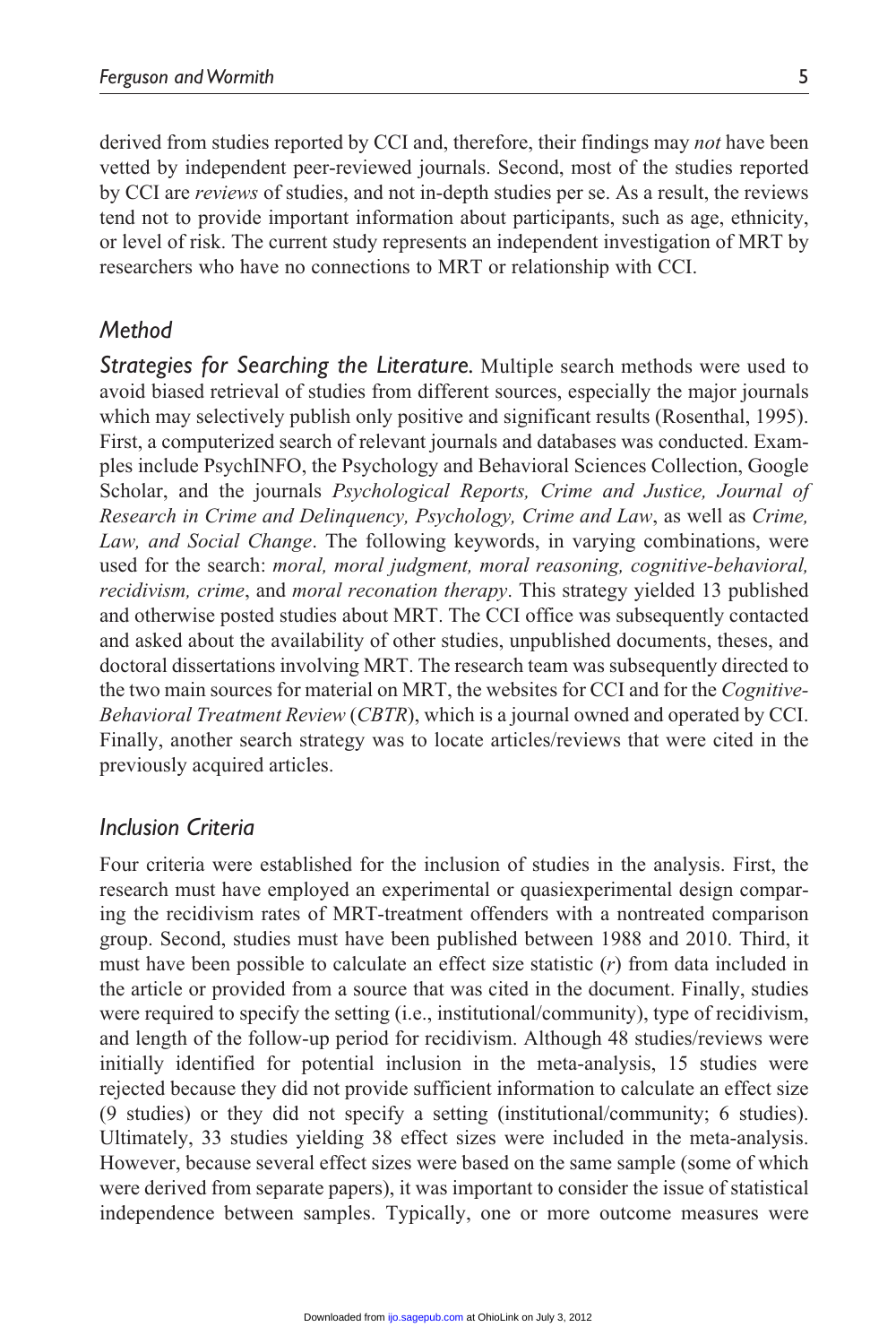varied in a second article, usually the length of follow-up or type of recidivism (rearrest, rearrest then conviction, reincarceration). Therefore, the overall mean effect size for the present study was calculated using only one effect size per sample. The decision rules to select the effect size included the *longest* follow-up period, and the *most general* definition of recidivism, which is rearrest. However, the 38 effect sizes were maintained for comparisons across the nine moderator variables that were analyzed. Therefore, as is customary in meta-analyses, one sample was allowed to contribute more than one effect size, but only in the investigation of the moderator variables and only if its multiple effect sizes fell into different categories along the moderator variable (e.g., rearrest and reincarceration as outcome measures).

# *Coding Procedures*

Each of the 33 studies was coded for variables related to setting (institutional/ community), gender (male/female), age (adult/young offender), publisher (*CBTR*/ non-*CBTR*), research design (experimental/matching/nonequivalent), publication year (1988-2010), follow-up period in months, and type of recidivism (rearrest, rearrest followed by reconviction, reincarcerated). The overall sample size for the MRTtreated and nontreated comparison groups were recorded. The methodological quality of the study was evaluated by the research team using a hybrid of Lipsey and Wilson's (1993) simple two-group classification system and Losel and Schmucker's (2005) four groups, which were adapted from the Maryland Scale of Scientific Rigor (Sherman et al., 1997). Studies were coded as randomly assigned groups, matched groups, or unmatched (nonequivalent) groups taken from the same offender base from which the treatment participants were obtained. Each of the studies included in the current analysis reported the number and proportion of recidivists for the MRTtreated and comparison groups. Consequently, the effect size (*r*) reported in the present study represents the magnitude of the difference in proportion between the two samples. Treatment and comparison groups were coded such that a positive correlation indicated a positive treatment effect (i.e., lower recidivism in the treatment group), whereas a negative correlation indicated a negative treatment effect (i.e., higher recidivism in the treatment group).

When multiple outcomes were reported from a single study or sample, all possible effect sizes were calculated and maintained for use in the analysis of outcome-based moderator variables as is customary in meta-analysis. However, only one effect size per sample was chosen for the calculation of the overall effect size to maintain the statistical independence of the contributing effect sizes. In these cases, the more inclusive measure (e.g., rearrest as opposed to reincarceration and longer, rather than shorter, follow-up periods) was used.

# *Effect Size Coding and Meta-Analytic Strategy*

Using Pearson's *r* correlation, a single overall effect size comparing MRT with non-MRT recidivism rates was calculated, along with the corresponding confidence interval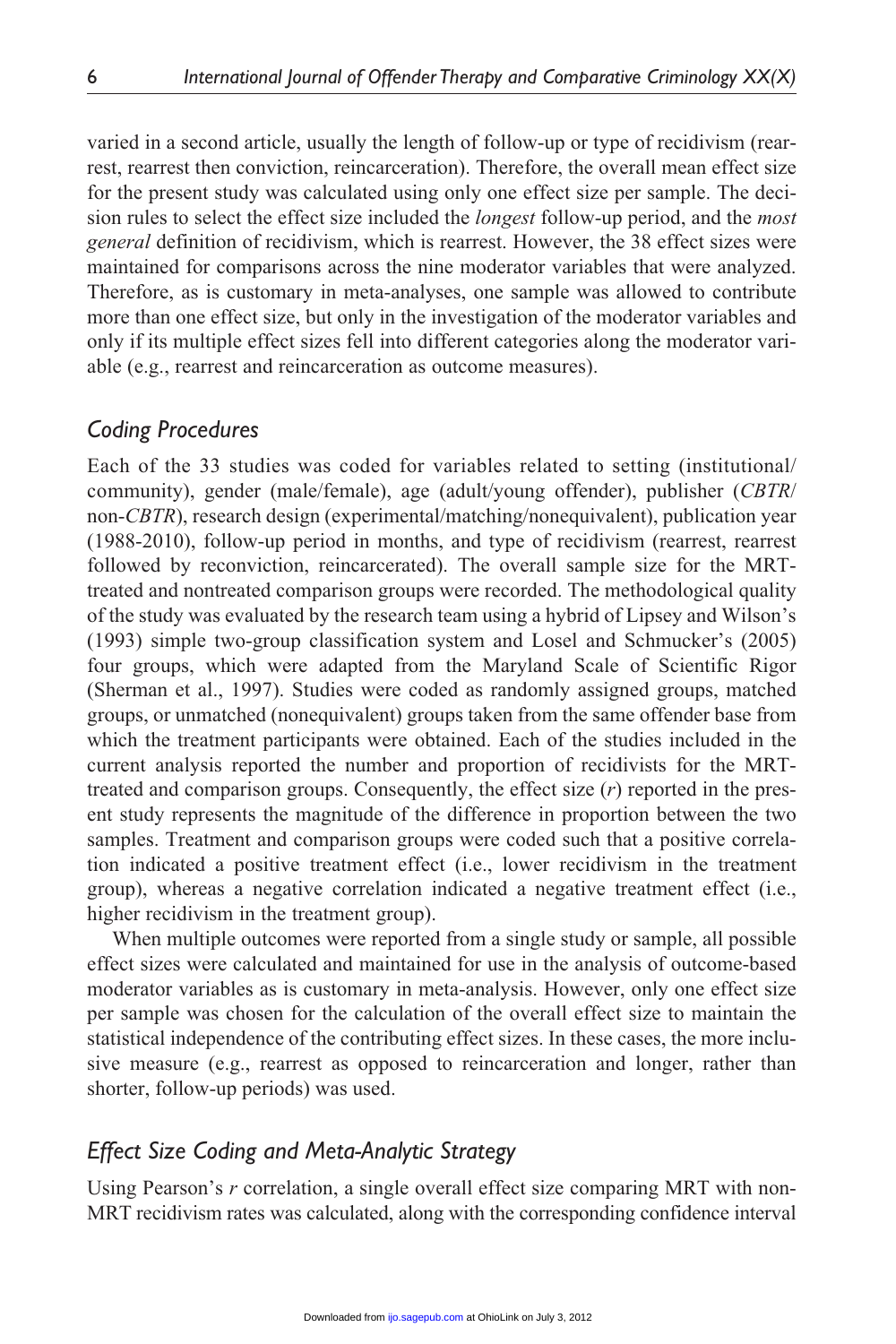at the .05 level, for each study. Where possible, the effect size was calculated from data provided in the article or review (i.e., means, sample size, proportions). The Meta-Analysis Easy to Answer [META] program (see Kenny, 2007) was used with an arcsine transformation to convert differences in proportion of recidivism between MRT-treated offenders and control groups into effect size, r. Studies were weighted by sample size.

Homogeneity of effect sizes was tested to establish whether the individual study effect sizes estimated the same population mean; that is, to detect the extent to which effect sizes are constant across studies. Although a certain amount of variation in effect size is expected, when there is more variation than would be expected by chance alone, the estimates are considered heterogeneous. In the face of heterogeneity, a single estimate may be misleading and should be avoided (Durlak & Lipsey, 1991). Consequently, in the event of heterogeneity, a random effects model was used to interpret the effect size. In the event of homogeneity, a fixed effect model was used (see Huedo-Medina, Sanchez-Meca, Marin-Martinez, & Botella, 2006).

The Comprehensive Meta-Analysis Program (Version 2.2.057; Borenstein, Hedges, Higgins, & Rothstein, 2009) was used to conduct *Q*-statistic tests and to test the influence of moderator variables. Nine potential moderator variables were considered by examining the *Q* statistic between groups of studies. When the *Q* statistic was significant for a specific moderator, further *Q* statistics were calculated for each group of studies defined by the moderator to assess heterogeneity within groups of studies. These results were then used to determine whether a fixed effect or random effects model should be used to calculate the effect size for the subgroup of studies. The nine potential moderators fell into four categories: (a) the nature of treatment participants as defined by setting (custody or community), age category (youth or adult), and gender; (b) the nature of the research as defined by the research design (random, matched, or nonequivalent), and sample size (less than 200 participants, 200 to 499 participants, 500 or more participants); (c) the nature of recidivism as defined by type (rearrest, rearrest plus conviction, reincarceration) and length of follow-up (less than 2 years, 2-5 years, more than 5 years); and (d) the nature of the report as defined by the publisher (*CBTR* or other) and the year of publication (pre-2000 or 2000 to present).

An important issue to consider is publishing bias. Specifically, the problem is that researchers *may* be more likely to submit, and editors *may* be more likely to publish, articles that report positive or statistically significant findings, whereas research that generates negative findings *may* be less likely to be submitted or published. Such an overemphasize on positive findings means that the published studies may not be truly representative of all valid studies undertaken, and this bias may distort the findings of a meta-analysis of a large number of studies.

A useful technique for detecting publication bias is the Trim and Fill method for estimating and adjusting for the number and outcomes of missing studies in a metaanalysis (Duval  $&$  Tweedie, 2000). The method is based on the formalization of the qualitative approach using the funnel plot, where publication bias in the data might be inferred when the funnel shape is asymmetrical. It is assumed that asymmetry is due to missing studies which were not published, perhaps because they showed no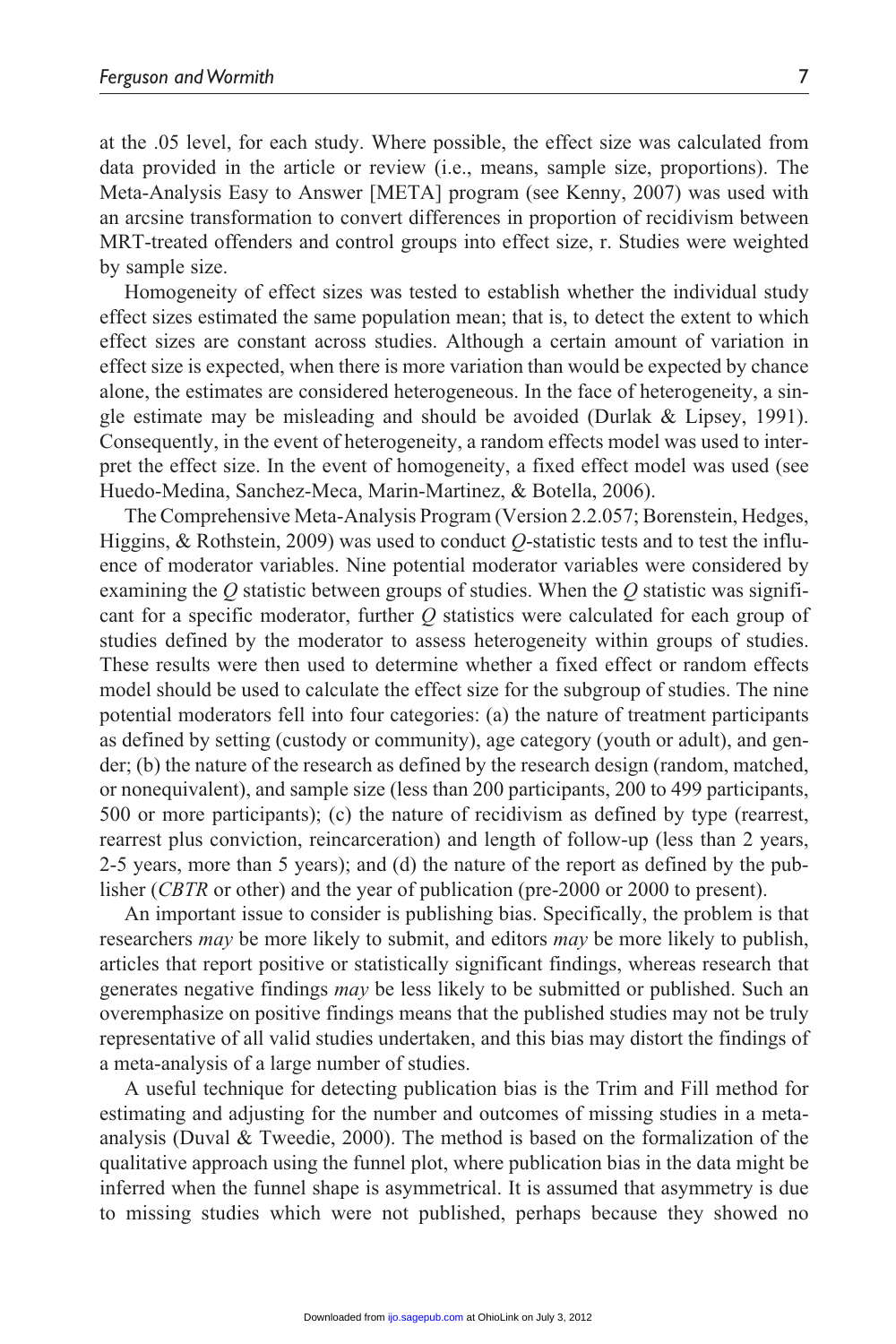significance or hypotheses were not supported. An algorithm is used to impute the missing values that will give an estimate of their effect on the summary effect size, *r*, in the meta-analysis. After allowing for potential publication bias, the summary value can remain relatively unchanged or it can shift toward "0" (no effect) or even to a negative value indicating a negative overall effect size. If the summary effect size, *r*, and confidence interval remain substantially unchanged after allowing for publication bias, it is suggested that the observed effect size is not affected by publication bias.

# **Results**

# *Summary Information About the Studies*

As reported in Table 1, the analysis is based on 33 different studies reporting 38 effect sizes (*r*) and a total of 30,259 offenders. Of all, 20 (62%) studies were conducted on incarcerated offenders with the balance on community-based offenders. A total of 27 (84%) studies involved male offenders, 2 studies (6%) involved female offenders, with the remaining 3 (9%) studies having mixed participants or not specifying the gender of their participants. In all, 30 (93%) studies involved only adult offenders, with 2 studies (7%) involving youth. A total of 19 studies (59%) were published in *CBTR*. The remaining studies were published or posted by other sources. With respect to research design, 5 studies (16%) used random assignment to allocate participants to either an MRT-treated group or a control group, 3 studies (9%) employed some kind of matching process in an effort to create an equivalent comparison group, and 19 studies (59%) used an unmatched, nonequivalent comparison group, whereas 5 studies (16%) did not supply sufficient information to determine the nature of the comparison group. Publication dates range from 1989 to 2010. The mean follow-up period in months was  $35.2$  months  $(SD = 44.0; \text{minimum} = 6 \text{ months}, \text{maximum} = 240$ months). In all, 21 studies (65%) assessed recidivism using any rearrest, whereas 5 studies (16%) used rearrest followed by conviction and 6 (19%) used reincarceration.

# *Individual and Overall Effect Sizes*

Table 1 reports the effect sizes and confidence intervals for each of the 33 studies included in the meta-analysis. Based on Cohen's criteria (Cohen, 1992), the majority of studies indicated either small or medium effect sizes. All of the effect sizes except one (Grandberry, 1998) were positive with two of them being considered large (i.e., *CBTR*, 2004). The review also revealed that 19 of the 38 effect sizes from 33 studies (50%) did not show a significant difference in the recidivism rates of the MRT-treated offenders compared with controls. However, this finding, in itself, should not be considered an indication of negative results.

The overall Q statistic was significant,  $Q(33) = 254.35$ ,  $p < .0001$ , indicating a heterogeneous collection of effect sizes. Therefore, a random effects model was applied to obtain an overall effect size. The mean effect size,  $r_{\text{random}} = .16$  was significant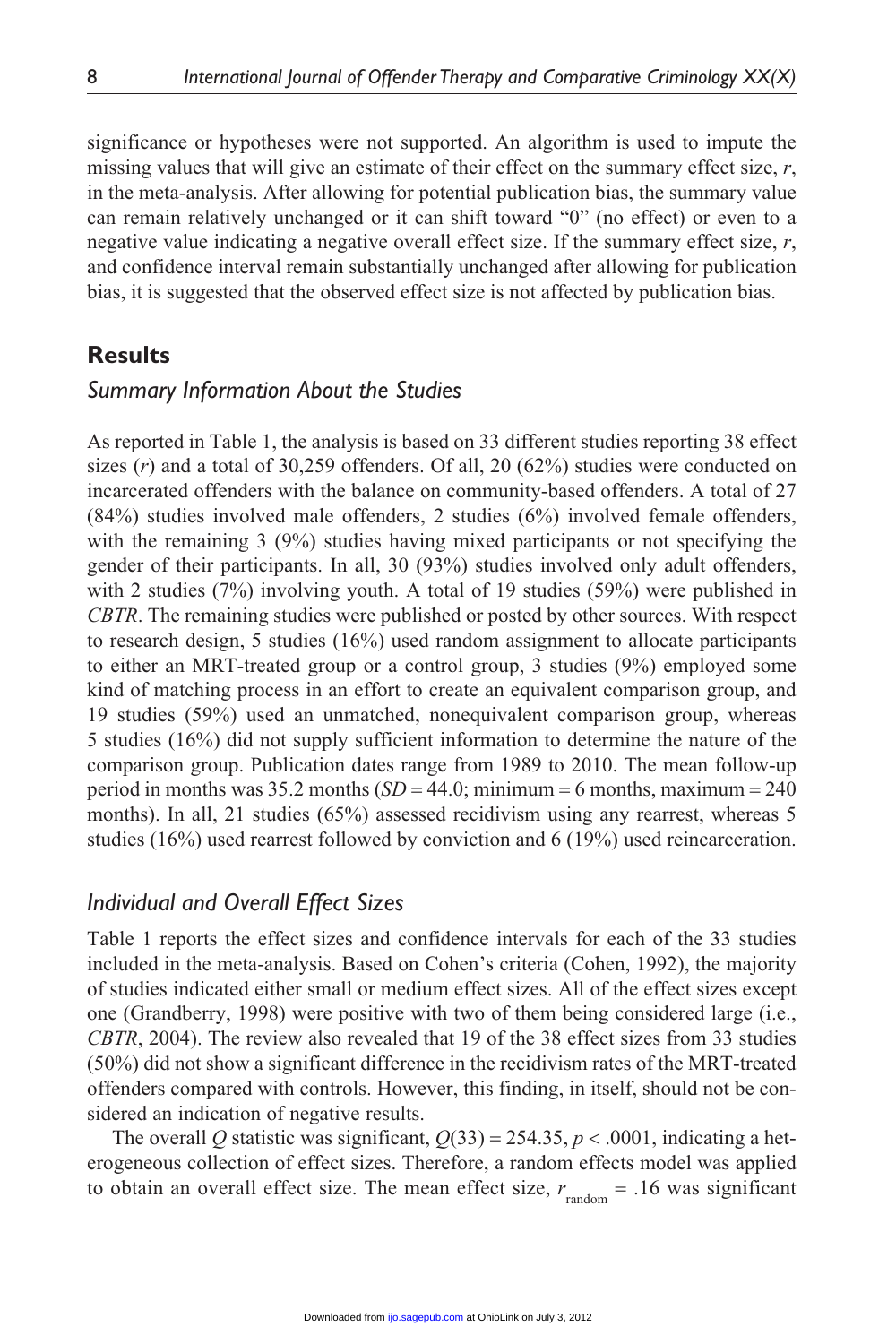|                                                                        |         |        | continued to the control of the control of the control of the control of the control of the control of the control of the control of the control of the control of the control of the control of the control of the control of |                       |             |                                          |                    |                      |                      |                                |
|------------------------------------------------------------------------|---------|--------|--------------------------------------------------------------------------------------------------------------------------------------------------------------------------------------------------------------------------------|-----------------------|-------------|------------------------------------------|--------------------|----------------------|----------------------|--------------------------------|
|                                                                        |         |        |                                                                                                                                                                                                                                | or non-<br>CBTR       | Research    | Follow-<br>ai qu                         | Sample             | Type of              |                      |                                |
| Study                                                                  | Setting | Gender | <b>Adult/youth</b>                                                                                                                                                                                                             | <b>CBTR</b>           | design      | months                                   | $\overline{z}$     | recidivism           | $\overline{a}$       | 95% CI                         |
| Anderson<br>(2002)                                                     | Comm.   | Male   | Adult                                                                                                                                                                                                                          | <b>CBTR</b>           | Matched     | 36                                       | 2,374              | Reincarcerated       | $\overline{a}$       | $[-13, 21]$                    |
| Armstrong<br>(2000)                                                    | Comm.   | Male   | Youth                                                                                                                                                                                                                          | CBTR<br>Non-          | Non-equiv.  | ∾                                        | 256                | Rearrest             | $\overline{a}$       | $[-12, 13]$                    |
| Armstrong<br>(2003)                                                    | Inst.   | Male   | Youth                                                                                                                                                                                                                          | CBTR<br>$\frac{1}{2}$ | Random      | 58                                       | 212                | Rearrest-<br>reconv. | $\overline{a}$       | $[-.13, .14]$                  |
| Better People<br>(2000)                                                | Comm.   | Male   | Adult                                                                                                                                                                                                                          | CBTR<br>$\frac{1}{2}$ | Non-equiv.  | ∾                                        | 136                | Rearrest             | 77                   | $[-15, 84]$                    |
| Boston (2001)                                                          | Inst.   | Male   | <b>Adult</b>                                                                                                                                                                                                                   | <b>CBTR</b>           | Unspecified | ∾                                        | 136                | Rearrest-<br>reconv. | 22                   | $[-.08, .25]$                  |
| Burnett (1997)                                                         | Inst.   | Male   | Adult                                                                                                                                                                                                                          | CBTR                  | Random      | $\overline{\mathsf{C}}$                  | $\overline{60}$    | Rearrest             | 28                   | $[-.06, .43]$                  |
| Burnett (1997)                                                         | Inst.   | Male   | Adult                                                                                                                                                                                                                          | CBTR                  | Matched     | $\bar{\mathbin{\scriptstyle\mathsf{u}}}$ | <b>GO</b>          | Reincarcerated       | $\tilde{\mathbf{u}}$ |                                |
| Burnette,                                                              | Comm.   | Female | <b>Adult</b>                                                                                                                                                                                                                   | CBTR                  | Non-equiv.  | $\overline{24}$                          | I, I <sub>55</sub> | Rearrest             | 23                   | $[-.13, .37]$<br>$[-.02, .45]$ |
| Robinson,<br>and Swan<br>Leonard,<br>(2004)                            |         |        |                                                                                                                                                                                                                                |                       |             |                                          |                    |                      |                      |                                |
| Prachnick,<br>Robinson,<br>and Swan<br>Leonard,<br>Burnette,<br>(2005) | Inst.   | Female | <b>Adult</b>                                                                                                                                                                                                                   | <b>CBTR</b>           | Non-equiv.  | 24                                       | 1,280              | Rearrest             | $\ddot{34}$          | [.29, .39]                     |
| CBTR (1994)                                                            | Inst.   | Male   | Adult                                                                                                                                                                                                                          | CBTR                  | Non-equiv.  | <b>S</b>                                 | <b>133</b>         | Reincarcerated       | $\frac{5}{1}$        | $[-12, 18]$                    |
| CBTR (2004)                                                            | Comm.   | Male   | Adult                                                                                                                                                                                                                          | CBTR                  | Non-equiv.  | $\overline{C}$                           | 264                | Rearrest             | 57                   | $[-38, 72]$                    |
| CBTR (2004)                                                            | Comm.   | Male   | <b>Adult</b>                                                                                                                                                                                                                   | CBTR                  | Non-equiv.  | $\overline{C}$                           | 264                | Rearrest             | $\ddot{+}$           | [.22, .60]                     |
|                                                                        |         |        |                                                                                                                                                                                                                                |                       |             |                                          |                    |                      |                      | (continued)                    |

9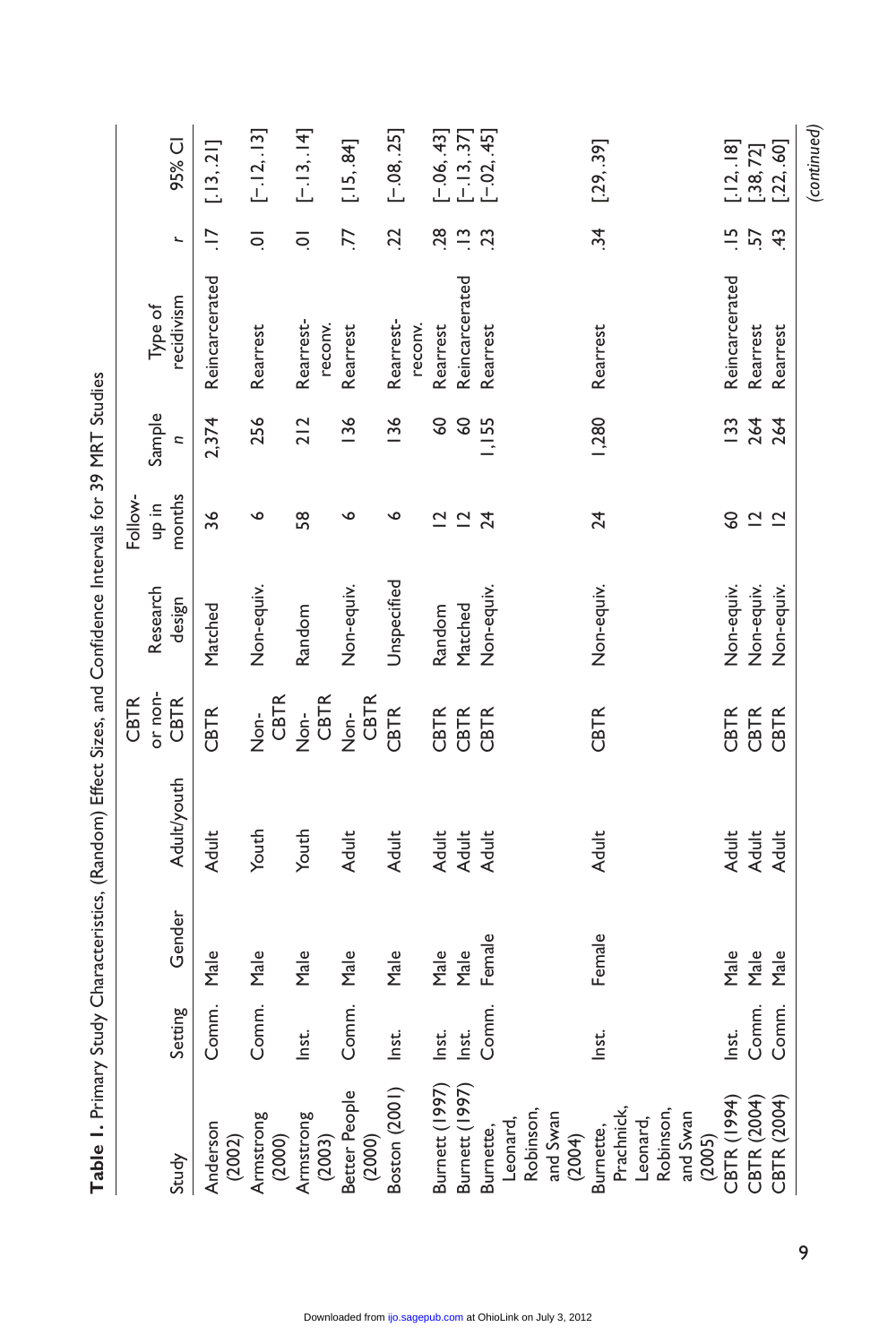| Table 1. (continued)                           |         |                   |                    |                        |             |                         |                          |                      |                |               |
|------------------------------------------------|---------|-------------------|--------------------|------------------------|-------------|-------------------------|--------------------------|----------------------|----------------|---------------|
|                                                |         |                   |                    | or non-<br><b>CBTR</b> | Research    | Follow-<br>ai qu        | Sample                   | Type of              |                |               |
| Study                                          | Setting | Gender            | <b>Adult/youth</b> | <b>CBTR</b>            | design      | nonths                  | $\overline{\phantom{a}}$ | recidivism           | L              | 95% CI        |
| Deschamps<br>(1998)                            | Inst.   | Unspecified       | Youth              | CBTR<br>Non-           | Random      | $\overline{C}$          | $\frac{8}{8}$            | Rearrest-<br>reconv. | $\frac{1}{1}$  | $[-05, 25]$   |
| Hambrook<br>Stone, and<br>Godwin,<br>(1995)    | Inst.   | Male              | <b>Adult</b>       | <b>CBTR</b>            | Non-equiv.  | $\overline{C}$          | 5,217                    | Rearrest             | $\frac{4}{1}$  | [.11, .16]    |
| Grandberry<br>(1998)                           | Inst.   | Male              | Adult              | CBTR<br>Nor-           | Unspecified | $\overline{\mathbf{C}}$ | 210                      | Rearrest             | $-0.1$         | $[-.18, .09]$ |
| Guerin (2001)                                  | Comm.   | Male              | Youth              | CBTR<br>$\frac{1}{2}$  | Matched     | $\overline{C}$          | 167                      | Rearrest             | .25            | [.01, .46]    |
| Hanson (2000)                                  |         | Comm. Unspecified | <b>Adult</b>       | CBTR<br>$\frac{1}{2}$  | Non-equiv.  | $\overline{C}$          | 271                      | Rearrest             | $\frac{1}{2}$  | $[-01, 22]$   |
| Huffman<br>(2005)                              | Comm.   | Male              | <b>Adult</b>       | <b>CBTR</b>            | Non-equiv.  | ∾                       | $\overline{7}$           | Rearrest             | $\overline{8}$ | $[-.15, .31]$ |
| Kirchner and<br>Kirchner<br>(2008)             | Comm.   | Male              | Unspecified        | <b>CBTR</b>            | Non-equiv.  | 36                      | $\overline{2}$           | Rearrest             | Ś.             | $[-.13, .22]$ |
| Krueger<br>(1997)                              | Inst.   | Male              | <b>Adult</b>       | <b>CBTR</b>            | Random      | SO                      | $\frac{84}{5}$           | Rearrest             | 33             | [.19, .45]    |
| Robinson<br>Little and<br>(989)                | Inst.   | $M$ a $e$         | <b>Adult</b>       | <b>CBTR</b><br>don-    | Non-equiv.  | $\overline{C}$          | $\frac{80}{2}$           | Rearrest             | $\overline{8}$ | $[-07, 22]$   |
| and Burnette<br>Robinson,<br>(1990)<br>Little, | Inst.   | Male              | <b>Adult</b>       | CBTR<br>Non-           | Non-equiv.  | 24                      | $\frac{80}{2}$           | Rearrest             | 26             | [.12, .40]    |
|                                                |         |                   |                    |                        |             |                         |                          |                      |                | (continued)   |

10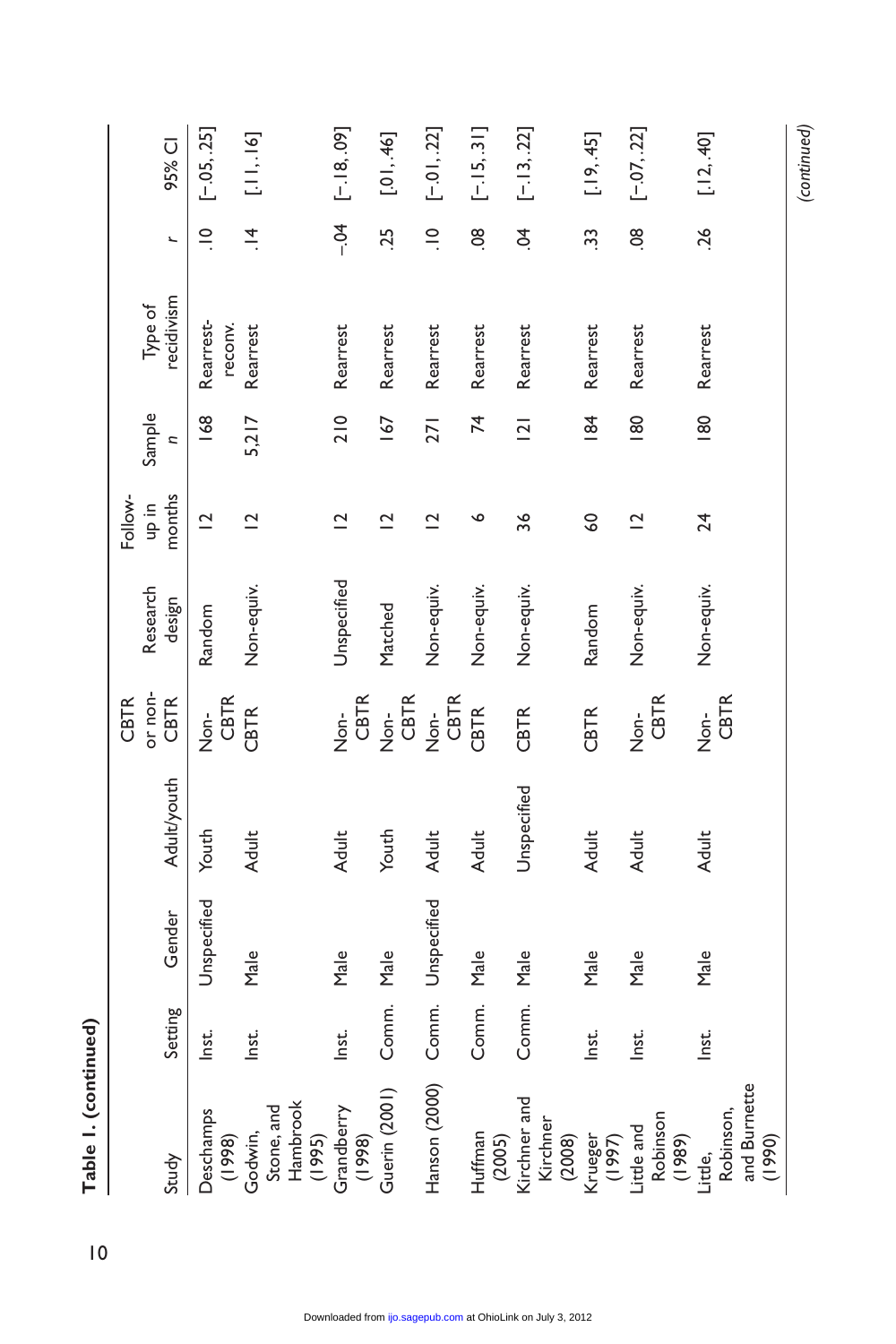|                                                            |         |        |              | CBTR                   |                    | Follow-         |                          |                       |                |               |
|------------------------------------------------------------|---------|--------|--------------|------------------------|--------------------|-----------------|--------------------------|-----------------------|----------------|---------------|
| Study                                                      | Setting | Gender | Adult/youth  | or non-<br><b>CBTR</b> | Research<br>design | months<br>ai qu | Sample<br>$\overline{c}$ | recidivism<br>Type of | $\overline{a}$ | 95% CI        |
| and Burnette<br>Robinson,<br>(1991)<br>Little,             | Inst.   | Male   | Adult        | CBTR<br>Non-           | Non-equiv.         | 36              | <b>IS2</b>               | Rearrest-<br>reconv.  | $\frac{1}{2}$  | $[-.04, .28]$ |
| Little et al.<br>(1991)                                    | Inst.   | Male   | Adult        | CBTR<br>$\frac{1}{2}$  | Non-equiv.         | 36              | $\frac{80}{2}$           | Reincarcerated        |                | $[-03, 25]$   |
| and Burnette<br>Robinson,<br>(1993)<br>Little,             | Inst.   | Male   | <b>Adult</b> | Non-<br>CBTR           | Matched            | SO              | <b>IS2</b>               | Rearrest-<br>reconv.  | $\overline{a}$ | [.06, .36]    |
| Little et al.                                              | Inst.   | Male   | <b>Adult</b> | CBTR<br>$\frac{1}{2}$  | Random             | $\overline{4}$  | <b>IS2</b>               | Reincarcerated        | $\overline{2}$ | [.06, .37]    |
| and Burnette<br>Robinson,<br>$(1993)$<br>Little,<br>(1994) | Inst.   | Male   | <b>Adult</b> | CBTR                   | Non-equiv.         | $\overline{60}$ | 38                       | Reincarcerated        | $\frac{6}{1}$  | [.10, .21]    |
| Burnette, and<br>Swan (1999)<br>Robinson,<br>Little,       | Inst.   | Male   | <b>Adult</b> | <b>CBTR</b>            | Non-equiv.         | $\overline{4}$  | $\frac{80}{2}$           | Reincarcerated        | $\overline{c}$ | $[-07, 22]$   |
| ittle et al.<br>(6661)                                     | Comm.   | Male   | Adult        | <b>CBTR</b>            | Non-equiv.         | 120             | 1,481                    | Reincarcerated        | $\frac{5}{1}$  | [.09, .20]    |
| little et al.<br>(1999)                                    | Inst.   | Male   | <b>Adult</b> | CBTR                   | Non-equiv.         | 120             | 1,481                    | Rearrest              | $\overline{a}$ | [.05, .35]    |
| $i$ ttle $(2006)$                                          | Inst.   | Male   | <b>Adult</b> | CBTR                   | Non-equiv.         | 36              | 3,409                    | Rearrest-<br>reconv.  | $\frac{1}{2}$  | [.09, .16]    |
|                                                            |         |        |              |                        |                    |                 |                          |                       |                | (continued)   |

Table I. (continued) **Table 1. (continued)**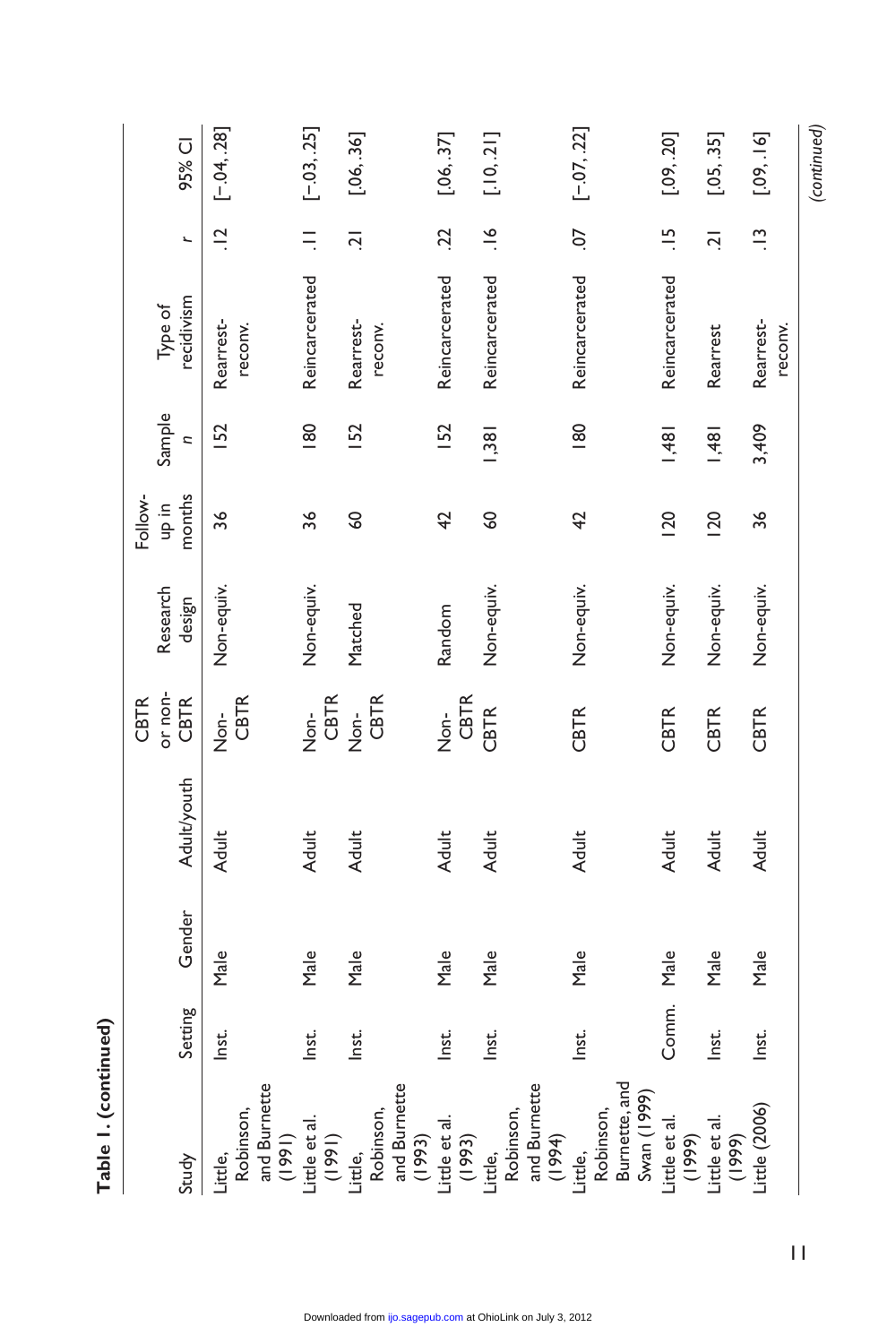| Study                                                                                                                                          | Setting    | Gender                       | <b>Adult/youth</b>                           | or non-<br>CBTR<br>CBTR                     | Research<br>design                                       | Follow-<br>months<br>ai qu   | Sample<br>$\overline{\phantom{a}}$       | recidivism<br>Type of                                                                                                                            | L                        | 95% CI                                                     |
|------------------------------------------------------------------------------------------------------------------------------------------------|------------|------------------------------|----------------------------------------------|---------------------------------------------|----------------------------------------------------------|------------------------------|------------------------------------------|--------------------------------------------------------------------------------------------------------------------------------------------------|--------------------------|------------------------------------------------------------|
| Little et al. (2010) Inst.<br>Little et al. (2010) Inst.<br>Little et al. (2010) Inst.<br>Waggoner,<br>Mackenzie,<br>Robinson<br>Brame,<br>and | Inst.      | Male<br>Male<br>Male<br>Male | Jnspecified<br>Unspecified<br>Adult<br>Adult | <b>CBTR</b><br>CBTR<br>CBTR<br>CBTR<br>don- | Jnspecified<br>Jnspecified<br>Jnspecified<br>Jnspecified | $\overline{20}$<br>240<br>24 | 2,203<br>$\frac{1}{28}$<br> 38 <br>6,631 | Reincarcerated<br>Reincarcerated<br>Rearrest<br>Rearrest                                                                                         | $\frac{1}{2}$<br>27<br>ā | $[-0.3, 0.05]$<br>[.07, .17]<br>$[-25, .30]$<br>[.09, .20] |
| Hearn, and<br>McCracken,<br>Stuckey<br>(1995)                                                                                                  | Comm. Male |                              | <b>Adult</b>                                 | CBTR                                        | Non-equiv.                                               | $\overline{\mathbf{C}}$      | 68                                       | Rearrest                                                                                                                                         | .26                      | [.03, .47]                                                 |
| Shields (2003)<br>(2003)                                                                                                                       | Comm. Male |                              | <b>Adult</b>                                 | <b>CBTR</b><br>dor<br>Z                     | Random                                                   | ە                            | <b>136</b>                               | Rearrest                                                                                                                                         |                          | $[12 [ -0.05, .28]$                                        |
| Wallace (2001) Inst.                                                                                                                           |            | Mixed                        | Youth                                        | CBTR                                        | Non-equiv.                                               |                              | <b>179</b>                               | Rearrest                                                                                                                                         | .26                      | [.04, .45]                                                 |
| research design; Rearrest-reconv. = rearrest followed by reconviction.                                                                         |            |                              |                                              |                                             |                                                          |                              |                                          | Note: CBTR = Cognitive-Behavioral Treatment Review; CI = confidence interval; Comm. = Community; Inst. = Institution; Non-equiv. = nonequivalent |                          |                                                            |

Table I. (continued) **Table 1. (continued)**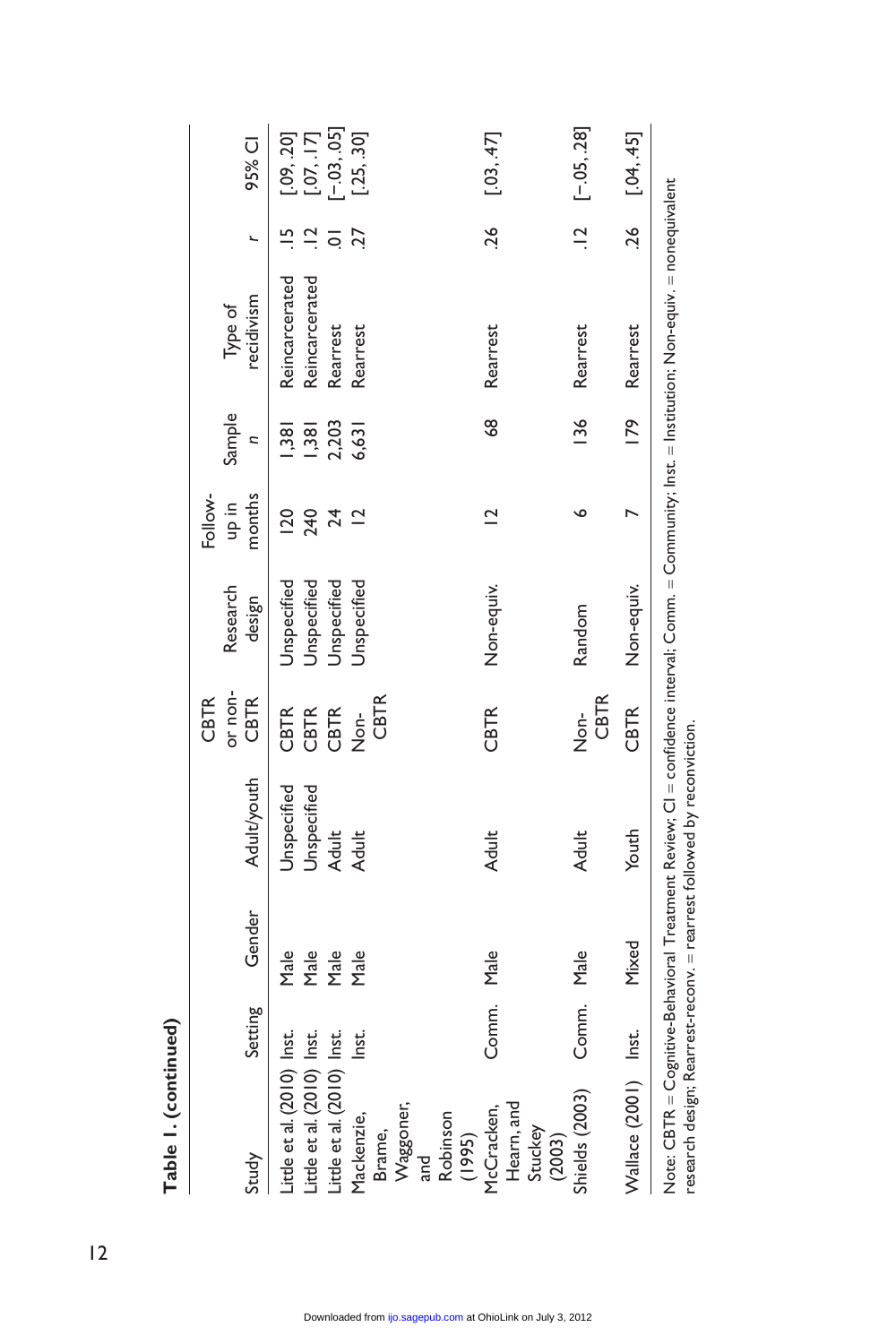$(Z_{39} = 9.07, p = .0001)$ . This corresponds to (unweighted) mean recidivism rates for the treatment and comparison groups of 28% and 44%, respectively, across the 33 different studies.

# *Moderator Effects and Within-Group Effects*

Given the heterogeneity of the effect size, moderator analyses were conducted to detect the possible factors affecting the relationship between MRT and recidivism. In interpreting the findings from the moderator analysis, four kinds of moderators were analyzed. Offender group moderators included setting (institution, community), age (adult, young offender), and gender (male, female). Research moderators included research design (random, matched, nonequivalent), and sample size  $(N = 60-199)$ ,  $N = 200-499$ ,  $N = 500$  or more). Outcome moderators included type of recidivism (rearrest, rearrest followed by conviction, reincarceration), and follow-up period in months (6 months to 2 years, 3-5 years, 5 years or more). Publication moderators included publisher (*CBTR*, non-*CBTR*) and year of publication (pre-2000, 2000-2010).

Table 2 reports the effect sizes, confidence intervals, and *Q* values for the nine moderator variables (between group studies) and for the various subgroups of studies as defined by each of the moderator variables (within-group studies). With respect to setting and client characteristics, larger effect sizes were found for treatment provided in institutions ( $r_{\text{random}} = .18$ ) than in community settings ( $r_{\text{fixed}} = .10$ ), to adult offenders  $(r<sub>random</sub> = .17)$  than to juvenile offenders  $(r<sub>random</sub> = .07)$ , with the latter finding being marginally significant (95% confidence interval  $=$  [.001, .14];  $k = 5$ ), and to female offenders ( $r_{\text{fixed}} = .34$ ) than to male offenders ( $r_{\text{random}} = .15$ ), although the female effect size was based on only two studies.

Concerning the type of research design, there was a smaller effect size among those studies that used a random research design  $(r_{\text{fixed}} = .11)$  than for studies using a matched group or nonequivalent group design  $(r_{\text{fixed}} = 18 \text{ and } r_{\text{random}} = 0.15, \text{ respectively})$ , with the effect sizes for the random and matched group studies having nonoverlapping confidence intervals ( $p < .05$ ). Moreover, the analysis revealed that the effect size for studies with a small sample size of 60 to 199, and a large sample size of 500 or more had a larger effect size  $(r_{\text{random}} = .17 \text{ for both sample sizes})$  than those studies with a sample size of 200 to 499  $(r<sub>fixed</sub> = .02)$ . This latter effect size was the only subgroup effect size among all subgroup analyses that was not significant (95% confidence interval = [−.02, .09, with *k* = 5).

Turning to variations in the outcome variable, the treatment effect size for rearrest  $(r_{\text{random}} = .18)$  was higher than the effect sizes for the other two types of recidivism, rearrest followed by conviction  $(r_{\text{fixed}} = .03)$  and reincarceration  $(r_{\text{fixed}} = .13)$ . There was also a difference in the magnitude of the treatment effect size by length of followup with studies using a 6-month to 2-year follow-up period producing a larger effect size  $(r_{\text{random}} = .19)$  than those using longer follow-up periods of 3 to 5 years  $(r_{\text{fixed}} = .15)$ and 5 years or more  $(r_{\text{fixed}} = .14)$ .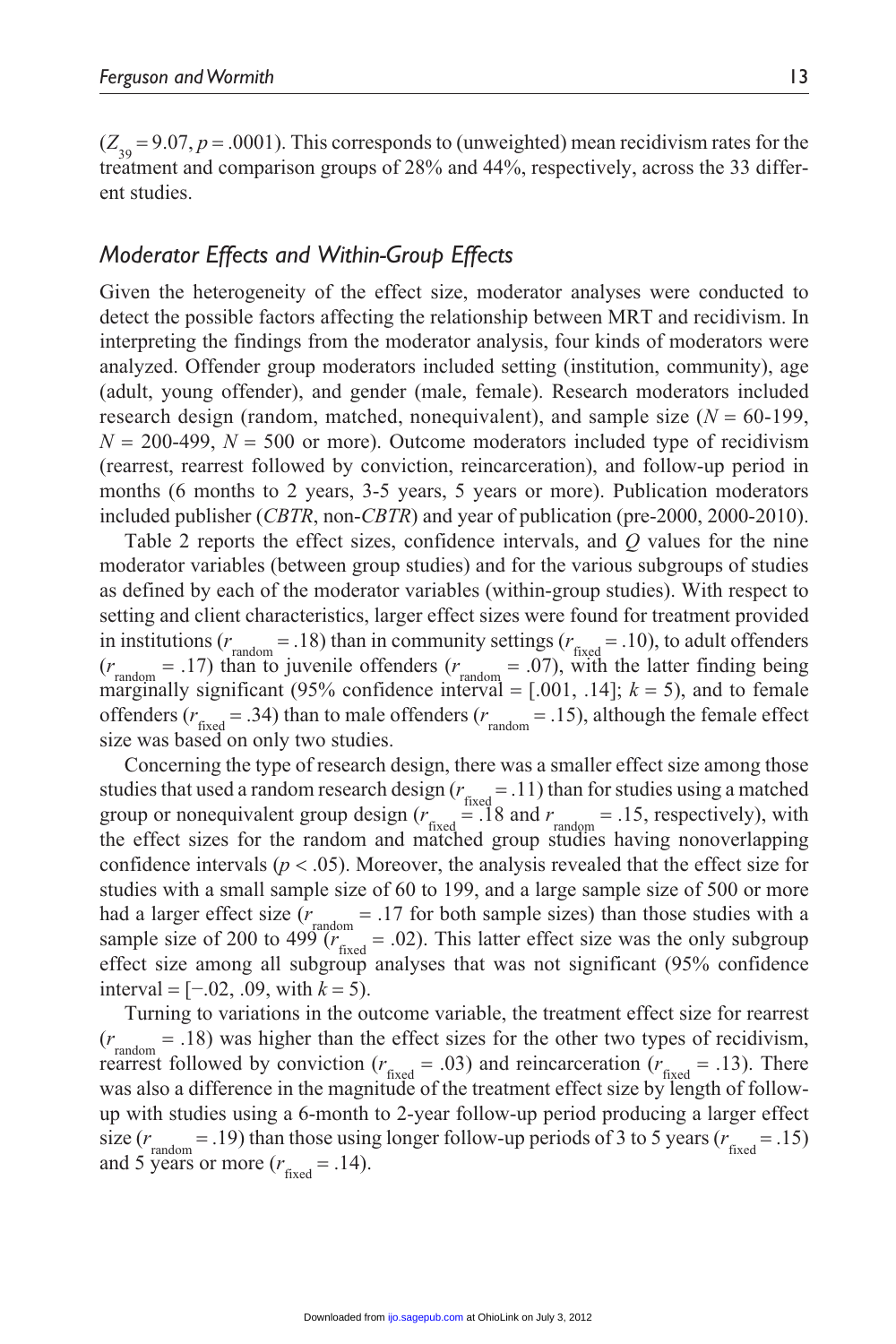| Moderator<br>variables      | Number of Number<br>respondents<br>(n) | of<br>studies k size r | Effect | Ζ       | Þ      | 95%<br>confidence between<br>interval | Q value<br>groups | Q value<br>within<br>groups |
|-----------------------------|----------------------------------------|------------------------|--------|---------|--------|---------------------------------------|-------------------|-----------------------------|
| Overall                     | 30,259                                 | 33                     | .17    |         |        | 30.44 .0001 [.16, .18]                |                   | 254.35***                   |
| Setting                     |                                        |                        |        |         |        |                                       | $5.01*$           |                             |
| Institutional               | 24,968                                 | 25                     | .17    |         |        | 30.36 .0001 [.16, .18]                |                   | 241.70 **                   |
| Community                   | 5,443                                  | 7                      | .10    |         |        | 3.41.001 [.04,.16]                    |                   | $7.56$ (ns)                 |
| Age                         |                                        |                        |        |         |        |                                       | 7.98 **           |                             |
| Adult                       | 28,399                                 | 31                     | .17    |         |        | 31.51.0001 [.16,.18]                  |                   | 238.8***                    |
| Young                       | 860                                    | $\overline{2}$         | .07    | 2.00.04 |        | [.001, .14]                           |                   | $7.54**$                    |
| Gender                      |                                        |                        |        |         |        |                                       | 42.01***          |                             |
| Male                        | 27,206                                 | 27                     | ا 6.   |         |        | 29.53 .0001 [.15, .17]                |                   | 211.40***                   |
| Female                      | 2,435                                  | $\overline{2}$         | .34    |         |        | 12.44 .0001 [.29, .39]                |                   | .94 ns                      |
| Publisher                   |                                        |                        |        |         |        |                                       | 17.00***          |                             |
| <b>CBTR</b>                 | 21,408                                 | 21                     | ا .    |         |        | 18.44.0001 [.13,.16]                  |                   | 132.05***                   |
| Non-CBTR                    | 8,851                                  | 12                     | .19    |         |        | 24.57 .0001 [.18, .21]                |                   | 106.23***                   |
| Design                      |                                        |                        |        |         |        |                                       | $14.50**$         |                             |
| Random                      | 760                                    | 5                      | .11    |         |        | 2.93.003 [.04,.18]                    |                   | $4.86$ (ns)                 |
| Matched                     | 2,693                                  | 5                      | .18    |         |        | 9.91 .0001 [.15, .22]                 |                   | $5.67$ (ns)                 |
| Nonequivalent               | 16,066                                 | 16                     | .16    |         |        | 20.77 .0001 [.14, .17]                |                   | 89.93 ***                   |
| Not specified               | 10,740                                 | 4                      | ۱9.    |         |        | 20.25 .0001 [.17, .21]                |                   | 140.06***                   |
| Recidivism                  |                                        |                        |        |         |        |                                       | $21.73**$         |                             |
| Rearrest                    | 2,401                                  | 22                     | 18.    |         |        | 25.78.0001 [.18, .21]                 |                   | 223.36***                   |
| Rearrest then<br>conviction | 4,077                                  | 4                      | .03    |         |        | 2.66.004 [.03,.18]                    |                   | $4.25$ (ns)                 |
| Reincarceration             | 5,841                                  | 8                      | .13    |         |        | 17.76 .000   [.13, .16]               |                   | $4.70$ (ns)                 |
| Publication year            |                                        |                        |        |         |        |                                       | $14.50***$        |                             |
| Pre-2000                    | 16,972                                 | 3                      | . 19   |         |        | 26.51.0001 [.17,.20]                  |                   | 114.90 ***                  |
| 2000 to 2010                | 13,287                                 | 16                     | 14.    |         |        | 15.43 .0001 [.12, .16]                |                   | $127.53***$                 |
| Follow-up                   |                                        |                        |        |         |        |                                       | $16.23***$        |                             |
| 6 months to 2<br>years      | 20.632                                 | $ 9\rangle$            | .19    |         |        | 25.40 .000   [.17, .20]               |                   | 231.84 ***                  |
| 3 years to 5<br>years       | 8,478                                  | 10                     | . I 5  |         |        | 16.63 .0001 [.13, .17]                |                   | $6.94$ (ns)                 |
| 5 years+                    | 2,862                                  | 4                      | 14.    |         |        | 7.70 .000 [.10, .17]                  |                   | $1.95$ (ns)                 |
| Sample size                 |                                        |                        |        |         |        |                                       | 22.42***          |                             |
| 60 to 199                   | 2,270                                  | 20                     | .18    |         |        | 12.48 .000   [.15, .21]               |                   | 12.48***                    |
| 200 to 499                  | 1,477                                  | 4                      | .02    |         | .65.51 | $[-.04, .08]$                         |                   | $2.90$ (ns)                 |
| $500+$                      | 26,512                                 | 8                      | .17    |         |        | 28.16.0001 [.16,.19]                  |                   | 193.53***                   |

**Table 2.** Testing for Heterogeneity: *Q* Total, *Q* Between, *Q* Within, and *Z* Test Across Nine Moderator Variables (Fixed)

Note: CBTR = Cognitive-Behavioral Treatment Review.

 $* p < .05. ** p < .01.*** p < .0001.$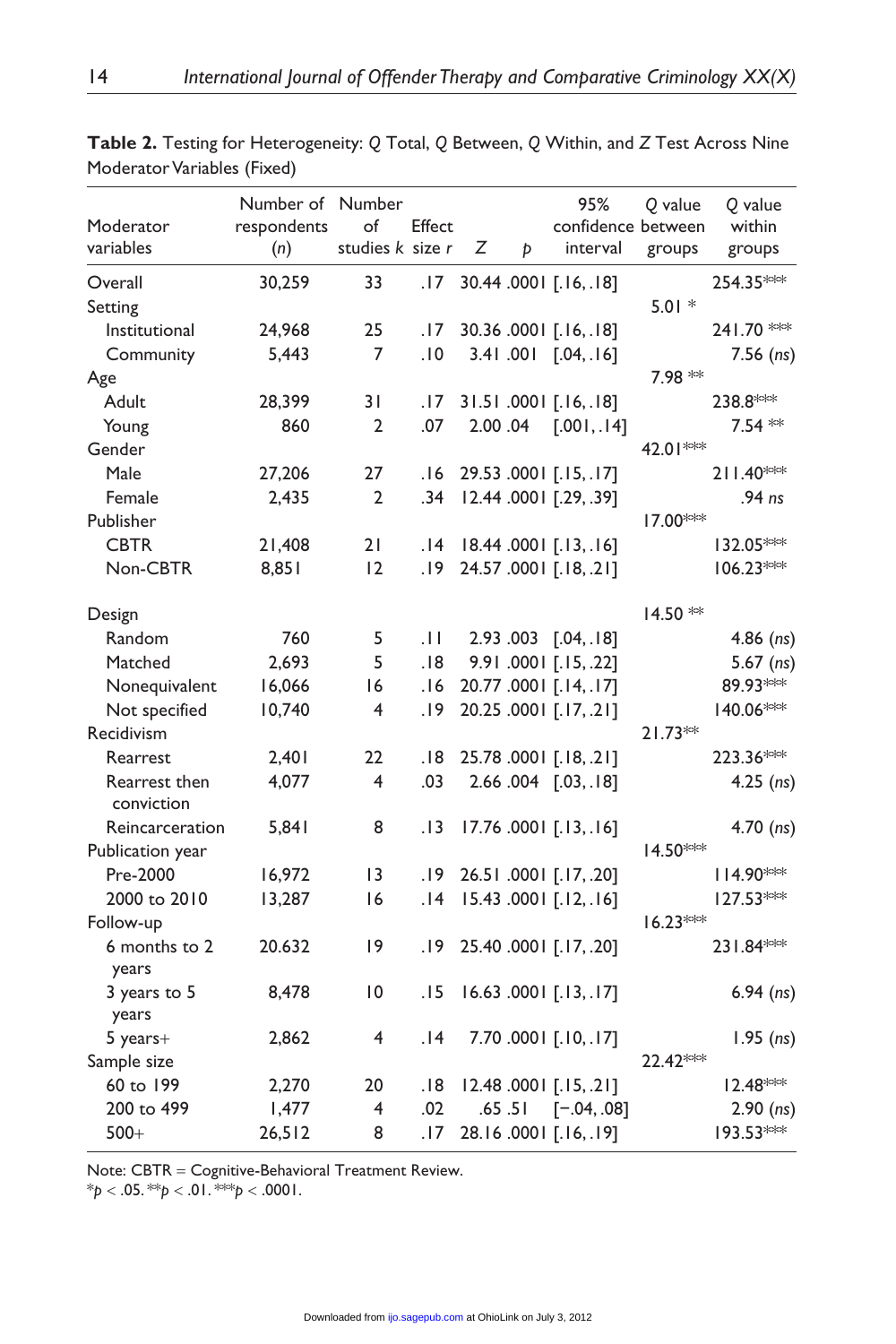|                 | Studies trimmed  Point estimate  Lower limit  Upper limit  Q value |      |       |     |        |
|-----------------|--------------------------------------------------------------------|------|-------|-----|--------|
| Observed values |                                                                    | 0.16 | . 15  | .18 | 258.72 |
| Adjusted values |                                                                    | 0.16 | . I 5 | 18  | 258.72 |

**Table 3.** Testing for Publication Bias: Trim and Fill Analysis

Finally, investigating publication characteristics, studies that were published by *CBTR* produced a lower effect size  $(r_{\text{random}} = .15)$  than those published or reported elsewhere  $(r<sub>random</sub> = .19)$ . The moderator analysis also revealed that the effect size for articles published before 2000 ( $r_{\text{random}} = .18$ ) was higher than the effect size for those articles published from 2000 to  $2\overline{010}$  ( $r_{\text{random}} = .14$ ).

Table 2 also reports the effects sizes and *z*-test results for MRT across all levels of the nine moderator variables. There was a significant within-group difference between MRT-treated offenders and controls across 14 of the 23 levels of the nine factors. The two subgroups that did not generate a significant within-group treatment effect were studies that employed medium-size samples (200-499).

#### *Trim and Fill*

The Trim and Fill method relies on an examination of the funnel plot for asymmetry due to publication bias. The method gives an estimate of the effect of publication bias on the overall effect size, *r*. If the observed summary effect size remains substantially unchanged after allowing for publication bias, then this provides evidence that the observed effect size is robust and unaffected by publication bias. As seen in Table 3, the observed summary effect size is .16. After allowing for publication bias, the adjusted value  $(r = .16)$  as well as its confidence interval and  $Q$  value are substantially unchanged. Furthermore, no studies were trimmed from the original funnel plot indicating that the observed plot was symmetrical. The findings indicate that publication bias should have no effect on the inferences drawn from the meta-analysis.<sup>3</sup>

# **Discussion**

As much of the research on MRT has been conducted by researchers who may be perceived as having a vested interest in this treatment modality, the present study was undertaken as an "arm's length" review of this treatment modality for offenders. We do not mean to imply that those who have a proprietor relationship with MRT or have been involved in its delivery have acted in a suspicious or unethical manner. To the contrary, they have applied the much-lauded scientist–practitioner model to their intervention and have done so more vigorously than have most providers of offender treatment programs. To this end, they are to be applauded for their efforts. In fact, we and others (Andrews et al., 2011; Gendreau & Andrews, 1979, 2001; Lipsey, 1999; Losel & Schmucker, 2005; McGuire, 2002) have argued that findings of stronger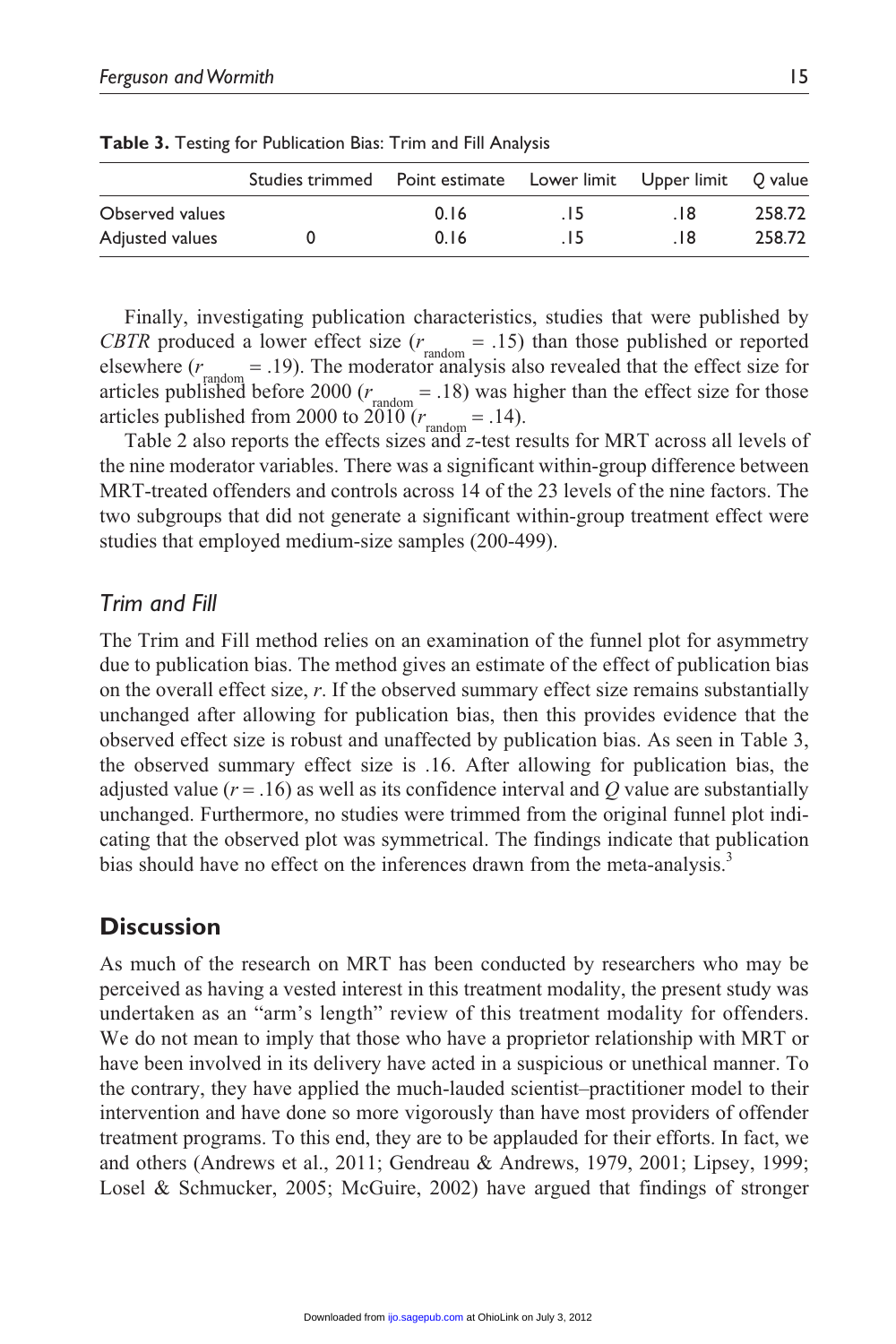effects by researchers on their own products (instruments and programs) may not be related to suspect integrity or unethical standards. Rather, they may be a direct result of the fidelity of their intervention and research standards (in a positive way), such that these studies are more likely to be true "demonstration projects" (Lipsey, 1999) or "efficacy evaluations" (McGuire, 2002) of the program delivered as planned and not examinations of "routine practice" or "effectiveness evaluations" that have been migrated to another jurisdiction and delivered to a large offender base, sometimes throughout an entire correctional agency, generally producing weaker effects (Lipsey & Cullen, 2007).

# *The Effect of MRT on Offender Recidivism*

In this meta-analytic investigation, we analyzed 33 MRT outcome studies that provided recidivism statistics for MRT-treated and untreated offenders. Recipients of MRT included adult and juvenile offenders who were in custody or in the community, typically on parole or probation. The study considered criminal offending subsequent to treatment as the only outcome variable.

The overall effect size measured by the correlation across 33 studies and 30,259 offenders was significant, indicating that MRT had a small, but important, effect on recidivism. In practice, the treatment effect represents an average recidivism rate of the MRT-treated offenders that was approximately two-thirds the rate of the untreated offenders. The Trim and Fill analysis, as well as the fail-safe analysis, indicated that publication bias is unlikely to be responsible for the significant findings in this collection of studies. These are relevant analyses to the current meta-analysis because of the relationship (described earlier) between MRT owners, MRT service providers, and MRT researchers. Hence, we have been particularly cautious in our follow-up analyses and interpretation. In sum, it is reasonable to conclude that MRT is an appropriate, empirically supported treatment (EST) for offenders when the goal is to reduce criminal offending.

Although an effect size of *r* = .16 might *seem* small, it can have dramatic practical effects. One is reminded of the Steering Committee of the Physician's Health Study Research Group (1987), which decided to end an experiment prematurely on the effects of Aspirin on reducing heart attacks (Rosenthal, 1990). The reason for the termination was that it had become abundantly clear that aspirin prevented heart attacks. In fact, it was so clear that it would have been unethical to continue giving half of the research participants a placebo. The magnitude of the effect size was *r* = .034.

Although the magnitude of the treatment effect is not considered large, it is, nevertheless, comparable with other ESTs in the field of offender rehabilitation. Fortunately, there have been dozens of offender treatment meta-analyses, not to mention systematic reviews of these meta-analyses (Lipsey & Cullen, 2007; Lipsey & Wilson, 1993; McGuire, 2002, 2008), to make such comparisons. For example, Andrews et al. (1990) in their classic meta-analysis of 124 intervention programs found an overall treatment effect of  $r = .10$ , suggesting that MRT is comparable with the outcome of programs that are generally offered to offenders. Losel and Schmucker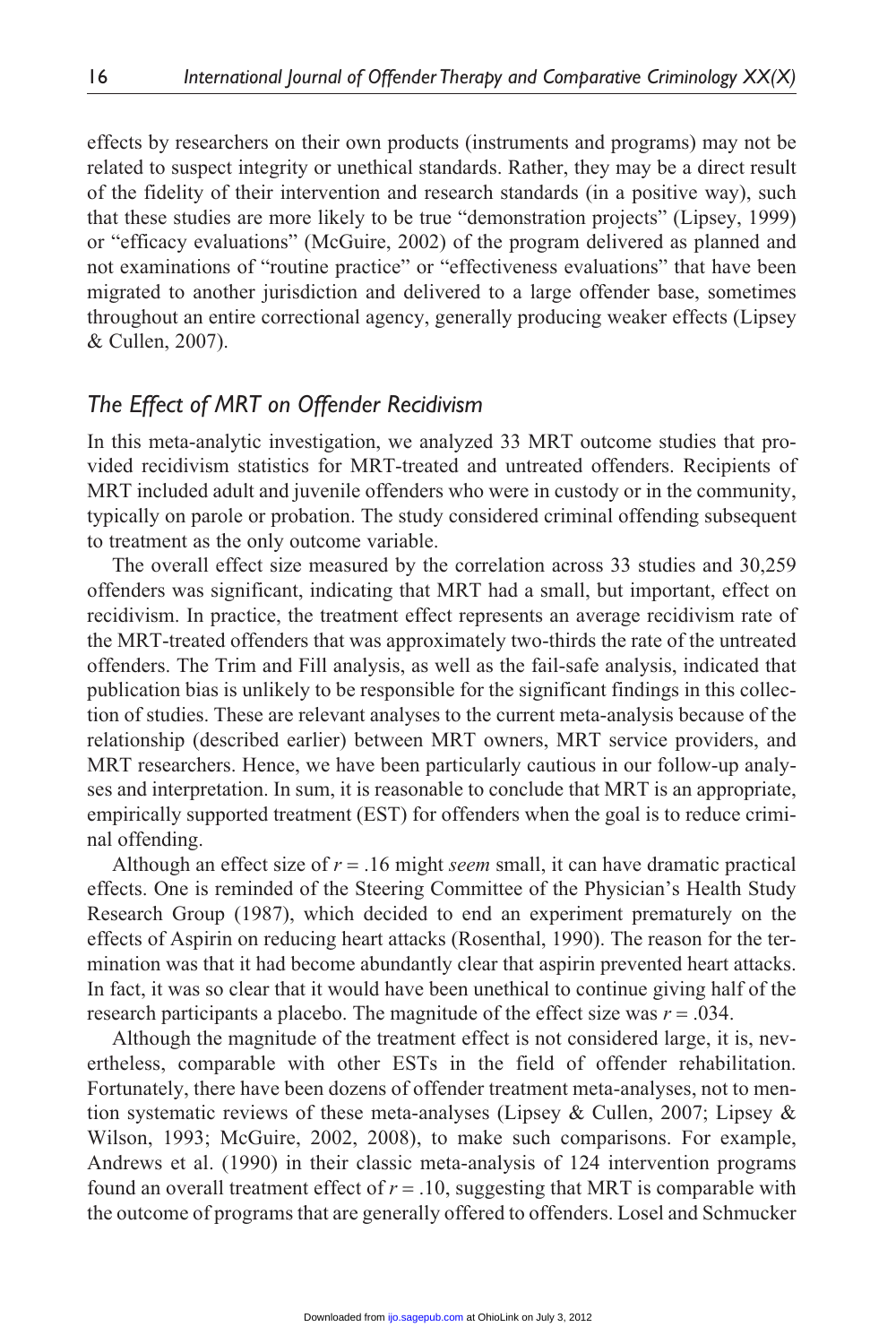(2005) examined 35 cognitive-behavioral treatment investigations (they appear not to be MRT interventions) and derived an odds ratio of 1.45, indicating that the recidivism rate of the untreated comparison groups was 45% higher than the offenders treated with CBT. This corresponds closely to our findings of offenders treated with MRT recidivating at a rate that was one third less than the comparison group offenders. In their review of Andrews et al. (1990) and seven other meta-analyses of offender rehabilitation treatment programs, Lipsey and Cullen (2007) cited 19 effect sizes ranging from .07 to .19 for adult and juvenile offenders in custody and community settings, again suggesting that MRT stands up well to correctional interventions in general.

Lipsey (1992) argued that relatively small effects can lead to meaningful reductions in community-level criminal behavior when programs are implemented on a large scale. In other words, a relatively small reduction in offending behavior by a large number of offenders will represent a large number of crimes prevented, and fewer crimes mean fewer tangible and intangible costs. More than a decade ago, Cohen (1998) estimated that one chronic juvenile offender could cost victims and society between 1.3 and 1.5 million dollars over their life of crime. Consequently, relatively small treatment effects translate into substantial cost savings. A program that costs \$500,000 US to treat 100 young offenders will be cost-effective even with a success rate as low as 1%. However, in reality, success rates with MRT are substantially higher. In general, by the 10th year of release, MRT-treated groups tend to show actual rearrest and reincarceration rates about 20% to 35% lower than that observed by untreated controls (Shields, 2003). Aos, Phipps, Barnoski, and Leib (2001) have shown that MRT provides a cost benefit of \$5,134 per offender  $(k = 8)$ , which is comparable with the cost benefit calculated for Reasoning and Rehabilitation, another popular CBT manualized intervention (\$4,653;  $k = 6$ ; Ross & Fabiano, 1985), but less than Multisystemic Therapy (MST; Henggeler, Melton, & Smith, 1992), Functional Family Therapy (FFT; Gordon, 1995), and Aggression Replacement Training (ART; Goldstein & Glick, 1987).

The mean recidivism rates across these studies were dramatically different from those reported by Little et al. (2010). This appears to be a direct result of the different follow-up periods. Although the average follow-up time in the 39 studies in this metaanalysis was slightly less than 3 years, the results presented by Little et al. were from a long-term follow-up of 21 years. Graphic representation of their data suggests that the recidivism rates after 3 years were quite comparable with those of the current meta-analysis (i.e., about 26% and 41% for MRT-treated and untreated offenders, respectively). It can also be observed in their long-term study that treated and untreated offenders, after appearing to desist at about 6 years, continued to reoffend. During the second decade following their release, the recidivism rate for treated and untreated offenders increased by another 10% and 15%, respectively. Consequently, the treatment effect was maintained over the long term. This is also reflected in the effect size of .14  $(k = 4)$  after 5 years in the present analysis.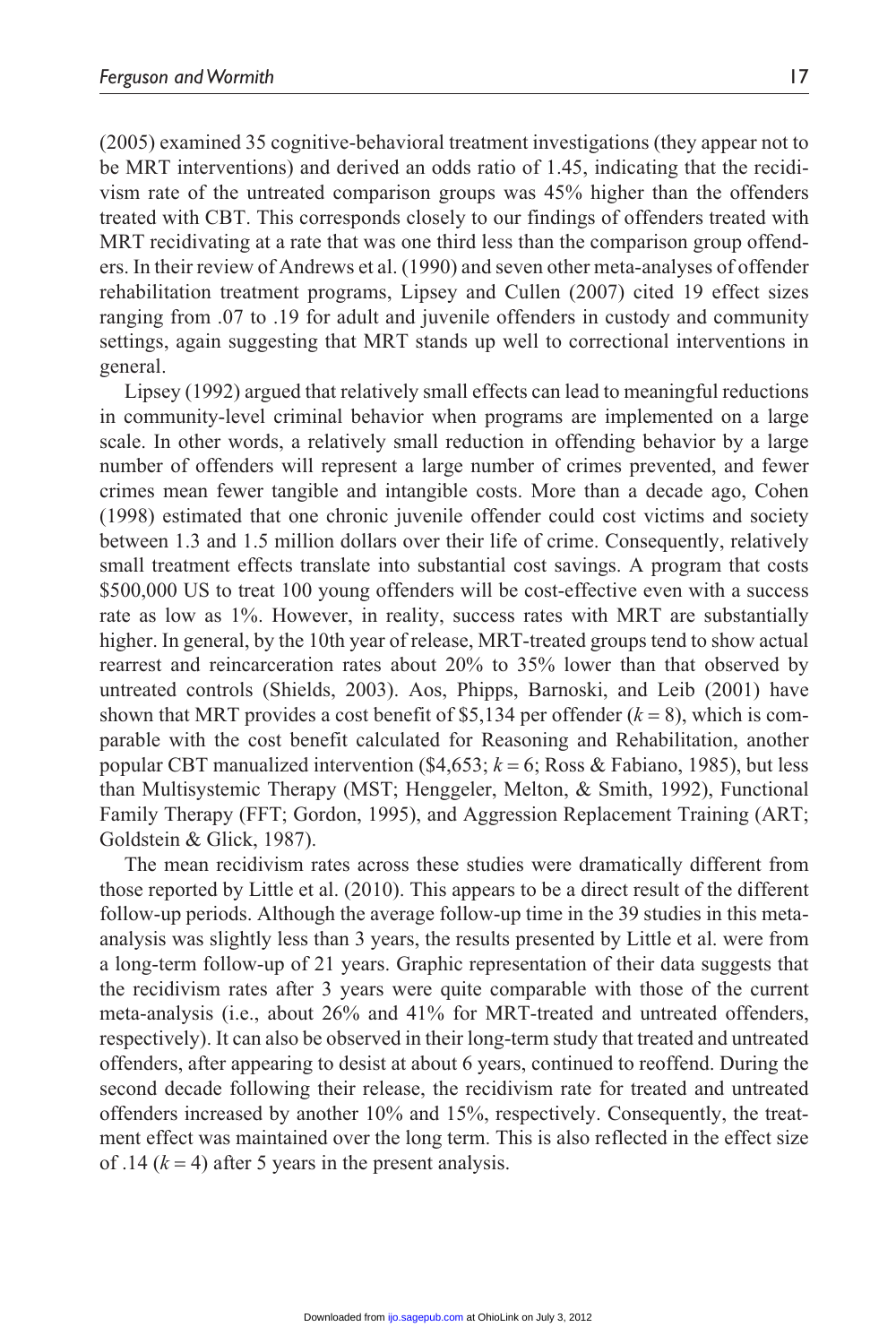# *Moderators of Treatment*

One is reminded that MRT is based on a manualized intervention with fixed content, format, and extent of service. Although this kind of treatment format should reduce variability in findings, it cannot eliminate it, in part, because other sorts of factors affect the research outcome. The magnitude of treatment effect sizes collected for the current investigation differed significantly across studies. This is not uncommon, even for well-defined programs. In their examination of 31 meta-analyses of offender treatment, Lipsey and Cullen (2007) found significant heterogeneity in each of these investigations. Lacking details that might reveal differences in the delivery of MRT between settings, our focus was on other kinds of potential moderators, each of which is important, but for different reasons. Some may relate to differences in effectiveness, whereas others may simply be a function of evaluation methodology.

The first set of moderators concerned the client group. Adults benefited from MRT more than youth. Although based on only five studies, the smaller treatment effect on youth is particularly interesting given the nature of MRT and its underpinnings in moral development. In fact, Kolhberg's theory is fundamentally a developmental stage theory whereby the most advanced stage does not begin to emerge until young adulthood. Quite possibly, adolescents are not yet sufficiently equipped, either cognitively or emotionally, to appreciate the finer nuances of a more sophisticated form of human relations.

The examination of MRT by setting is encouraging for service providers in institutions. Interestingly, this is the reverse of what has been found elsewhere, with greater treatment effects coming from community-based interventions. Andrews et al. (1990) reported mean effect sizes, *r*, of .11 for community treatment and .07 for institution treatment across youth and adults, whereas Lipsey and Wilson (1993) reported correlations of .13 for community treatment and .07 for institutional treatment. One can only speculate as to why MRT has been more successful in custody settings, where the conventional wisdom is that treatment services must contend with the overwhelming antisocial milieu that permeates most prisons. As described at the outset, MRT is a very intensive program. This may reduce the proportion of time that the offender is exposed to the prison subculture to such a degree that the intervention "takes hold."

With respect to gender, it is premature to conclude that MRT is effective with women offenders for three reasons. First, although women in the present study did benefit more from MRT treatment than men, the small sample of women (only two studies) precludes drawing any general conclusions about whether MRT is effective with women offenders. Second, Kohlberg's theory has been criticized as being overly male centered. Gilligan (1982) argued that the theory does not pay proper attention to the concerns of women because Kohlberg's initial research was based on empirical research involving only male participants. With moral development theory being the basis of MRT, the possible impact of any such difference on the effectiveness of MRT is unknown. In fairness, other research has found no significant differences in the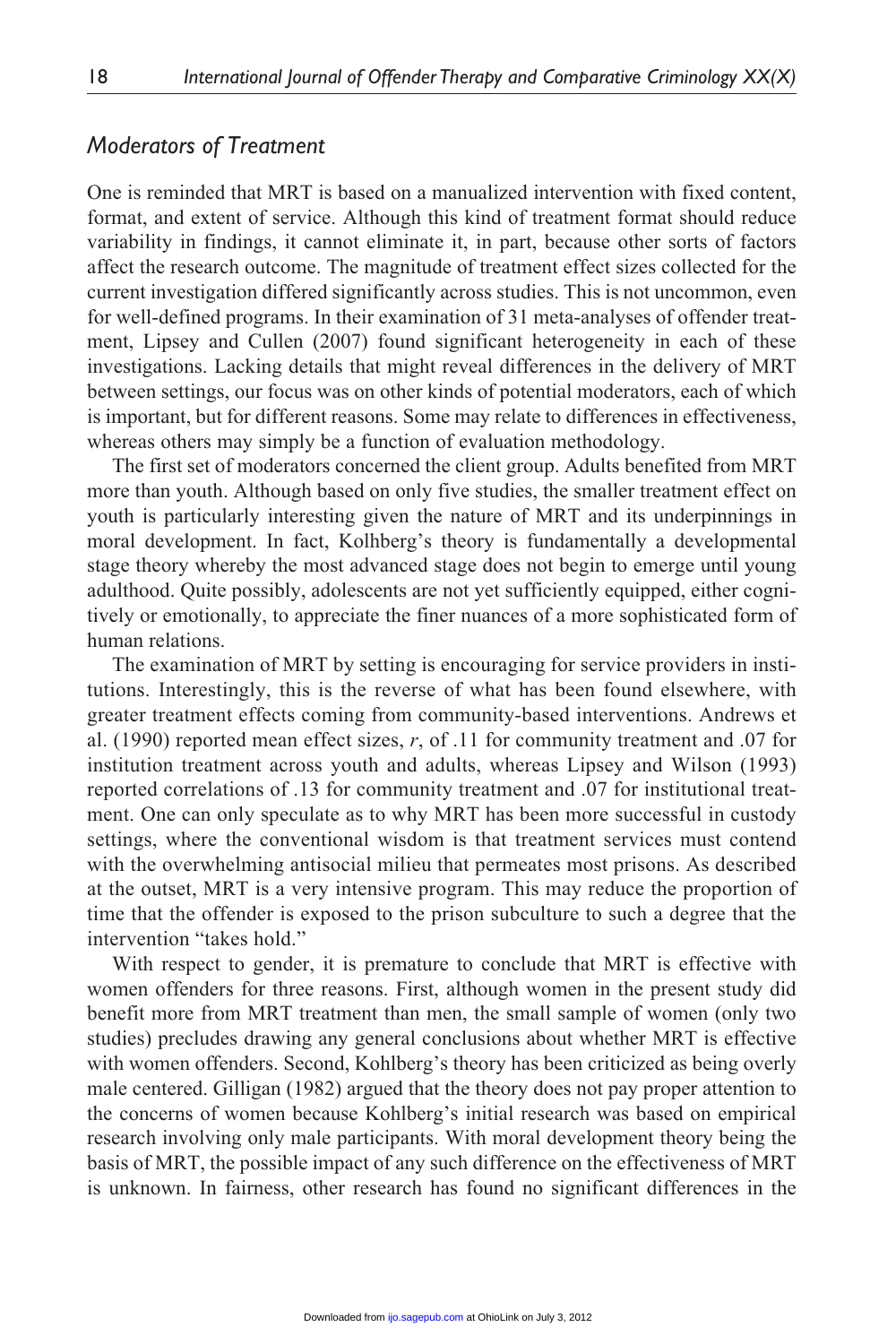moral development of males and females (see Colby, Gibbs, Lieberman, & Kohlberg, 1983; Walker, 1989).

Third, the specific responsivity factors that may affect treatment effectiveness with women must be explored (Hubbard & Matthew, 2008). Schlarb (2009) suggested that if women are provided gender-responsive programs designed to address female pathways to crime, such as substance abuse, poverty, and trauma, they might be even more responsive to treatment than men. Others have suggested that female delinquents have an "ethic of care," which differentiates them from their male counterparts, regardless of intervention (Watt, Frausin, Dixon, & Nimmo, 2000). CCI is engaging in ongoing efforts to research and develop female-specific components of MRT (Schlarb, 2009). The impact of these innovations should be of interest not only to proponents of MRT but also to proponents of gender-responsive interventions more generally (e.g., Blanchette & Brown, 2006; Heilbrun et al., 2008).

The second kind of moderator concerns design features of the evaluation studies. As such, they are investigated to determine the extent to which characteristics of the various evaluation methodologies were systematically related to the collection of effect sizes. These factors do not address the possible differential effectiveness of MRT. Rather, they assess whether different research designs are related to the estimate of effect size. Studies that randomly allocated participants to treatment and control conditions produced a larger effect size than studies that made some effort to match treated and untreated participants and those that used unmatched convenience samples. This finding was unexpected and contrary to findings in other meta-analyses. Traditionally, methodological rigor is associated with lower effect sizes (e.g., Andrews et al., 1990; Lipsey, 2003). However, Lipsey and Cullen's (2007) recent review of 20 meta-analyses found no systematic bias in relation to the quality of research design. Yet, it is of interest to note that the six reports in the current review that lacked sufficient information to classify their methodology generated one of only two nonsignificant effect sizes in this meta-analysis.

The relationship between sample size and effect size is more solidly established (Lipsey, 2003). As expected, studies in the current investigation that were based on samples of less than 200 participants generated stronger effect sizes that midsized studies with up to 500 participants. However, large studies with more than 500 participants generated equally strong effect sizes as the small studies. On reviewing the 12 large studies, it was revealed that 9 of them occurred in institutions, whereas both of the studies with women offenders were also large sample studies. However, the small number of large studies precluded any further breakdown of groups or multivariate analysis to isolate the independent contribution of study size and type of setting. Regardless, it is encouraging for MRT that the largest studies, presumably ones that Lipsey (2003) would refer to as *routine practice*, showed no decrement in treatment effectiveness when compared with the smallest studies, presumably the "research demonstration" projects. By comparison, Lipsey (1999) found that effect size of juvenile intervention programs, described as routine practice, was as little as one-half that found in research demonstration projects based on the same kind of intervention.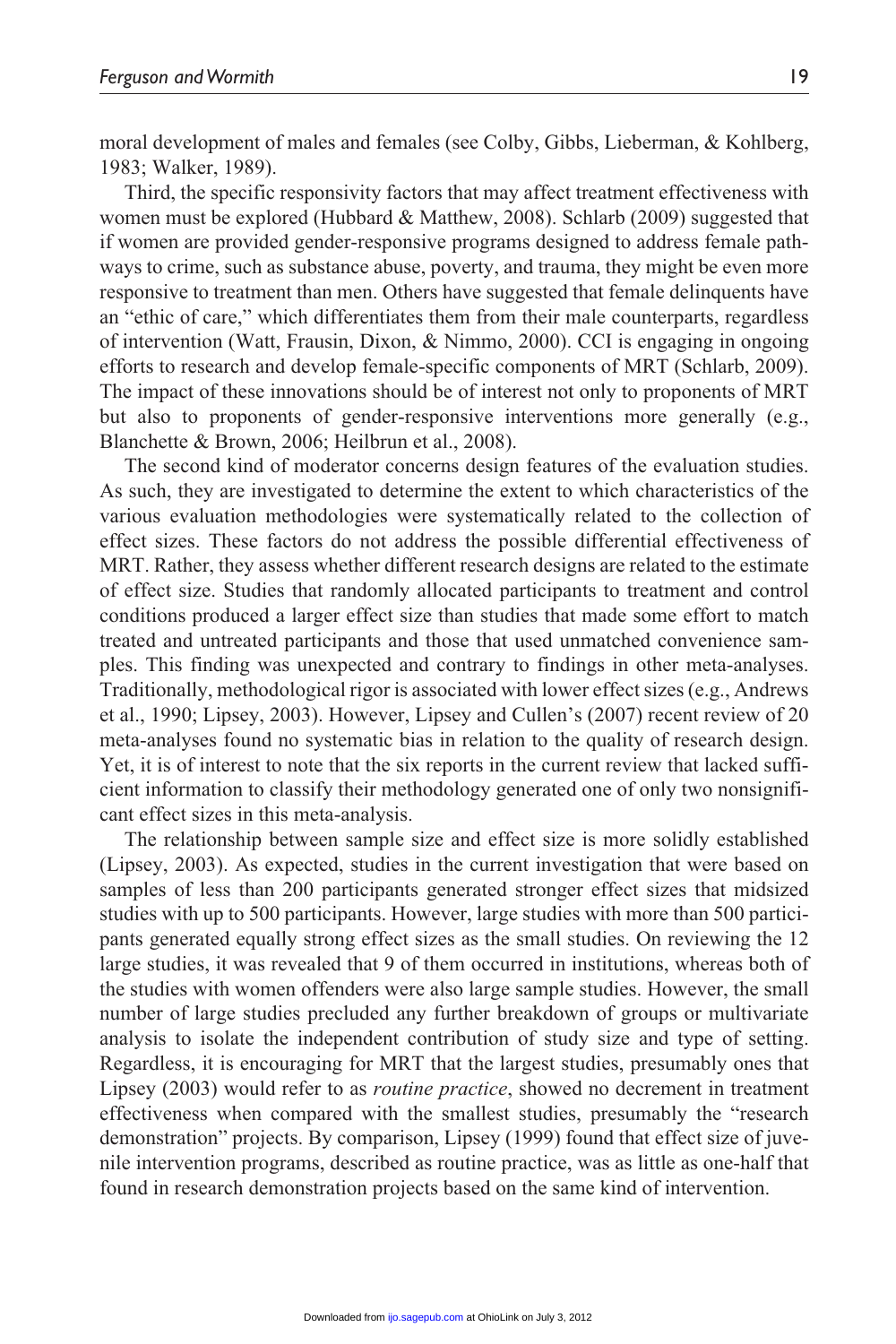The third kind of moderator concerned variations in the measurement of recidivism as the outcome measure. MRT produced a stronger effect in studies when the type of recidivism used in a primary study was rearrest rather than rearrest followed by conviction or reincarceration. However, there is no reason to believe that MRT actually worked better in these studies, although it is possible. Rather, it is more likely that rearrest provided a more accurate estimate of the dependent variable, any subsequent criminal behavior. Reconviction, on the other hand, is dependent on the vagaries of the court, which includes the expedience of the process such that the conviction is determined by the follow-up date, whereas reincarceration includes simple violations of community conditions, but misses offenses resulting in community-based sanctions.

As expected, the benefits of MRT were strongest when the follow-up periods were 2 years or less. Although Little et al.'s (2010) long-term follow-up demonstrated a sustained treatment effect over 21 years, the MRT studies collectively suggest a diminution in effect over time. However, any reduction in the treatment effect appears to occur between 2 and 5 years, after which it remains stable. In their meta-analysis of sexual offender interventions, Losel and Schmucker (2005) reported absolutely no relationship between follow-up time and treatment effect across 74 effect sizes  $(r = .00)$ .

The last kind of moderator concerned the nature of the publication in which the research was reported. Studies that were published prior to 2000 produced a larger effect size than studies published between 2000 and 2010. This finding may be considered surprising and disappointing as one would prefer and perhaps expect the efficacy of any treatment intervention to increase over time as the program is updated and finetuned to meet the challenges faced in earlier offerings. Such should be the goal of any well-defined kind of offender treatment. However, the decrement in effect size with more recent offerings may be a reflection of the same issues described in the discussion of other moderators, such as research design and sample size. With time, interventions are transported to other agencies and locations, are delivered by newly trained staff, and may be expanded to capture a larger offender population, all of which is likely to affect the quality of service delivery.

The effect size for studies published by *CBTR* was smaller than for studies published in other independent sources. This is encouraging for MRT and should help to ally any concerns that correctional professionals might have about the possibility of an overstated case for MRT, at least in terms of offender outcome. Given our earlier commentary about potential publication bias, this finding should give any skeptics more faith in the reliability of findings collected by CCI.

# **MRT in the Context of Risk, Need, and Responsivity (RNR)**

How does MRT stand up to the most powerful treatment programs that have been designed for offenders? For this review, we turn to the principles of RNR (Andrews et al., 1990). The *risk* principle asserts that criminal behavior can be reliably predicted and that treatment should focus on the higher risk offenders. The *need* principle highlights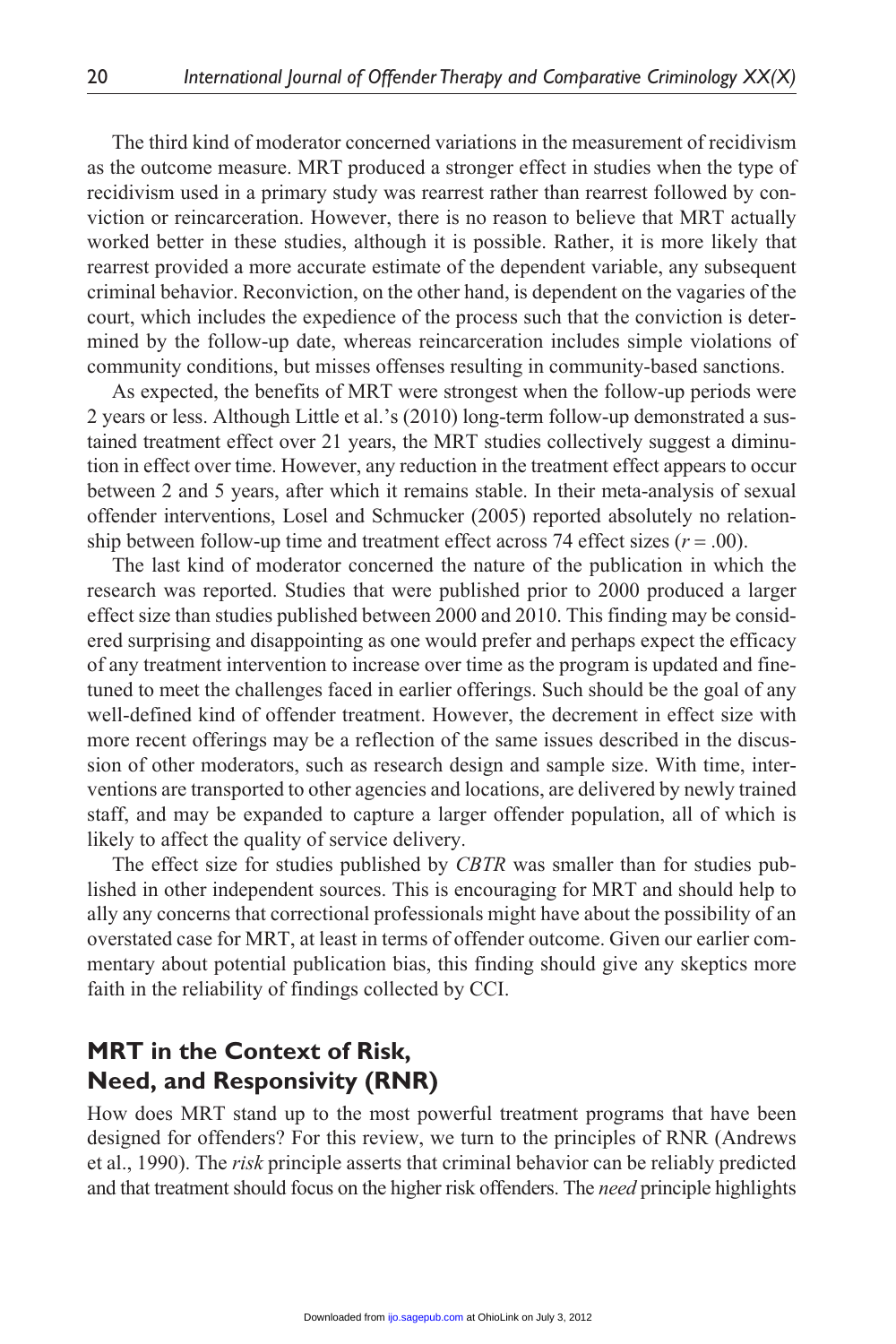the importance of criminogenic needs in the design and delivery of treatment. The *responsivity* principle asserts that rehabilitation intervention should be cognitivebehavioral or behavioral and tailored to the learning style, motivation, abilities, and strengths of the offender. Interventions that adhere to these principles produce stronger treatment effects. This was demonstrated in Andrews et al.'s (1990) initial metaanalysis where 54 RNR-based treatments generated a treatment effect of .30 as opposed to the negative effect (−.06) of interventions that were void of all three principles. In further meta-analytic work, Andrews and Bonta (2010) have demonstrated that positive effect of treatment on offender outcome increases with the number of principles that are practiced, with the biggest increment occurring when two of the three principles are included. Others have demonstrated the importance of these principles to offender outcome across numerous settings within one U.S. state (e.g., Lowenkamp, Latessa, & Holsinger, 2006). From this perspective, the current collection of MRT studies does not place it in the upper echelon of ESTs.

Unfortunately, none of the reviewed studies made any mention of the RNR model. Consequently, we are left with the following conjecture. First, the delivery of MRT to high-risk offenders depends on local correctional policy and practice, which is something that cannot be controlled by the program, or its developers, per se. Moreover, descriptions of the selection process for participants, and their comparison offenders, was insufficient to determine the extent to which MRT was delivered to high and moderate risk offenders, although we have tried to make some inference from the recidivism rates of comparison offenders.

Second, in principle, MRT does address criminogenic need by virtue of its focus on moral development, antisocial attitudes, and inappropriate treatment of others. An important unanswered question from most MRT studies, however, is whether the selection of offenders to participate in MRT was based on an identified need in this particular domain for each selected offender.

Third, MRT is sufficiently cognitive-behavioral in its format to meet Andrews' definition of general responsivity (Andrews & Bonta, 2010), but program descriptions do not indicate that its delivery is sufficiently tailored to individual characteristics of the offender (e.g., cognitive ability, learning style, motivation, demographic attributes) to qualify for the specific responsivity principle of effective correctional intervention. Rather, like many "manualized" correctional interventions, it may be criticized for its cookie-cutter approach (e.g., Ward, Melser, & Yates, 2007) until we learn otherwise. In sum, it appears that at least one of the principles of RNR (i.e., criminogenic need) applies to most MRT interventions, but we cannot comment on the extent to which they do, nor which applications adhere to RNR more than others.

#### *Critique of MRT as a Viable Offender Treatment*

MRT lies at the crossroads between ethics and psychology, where issues such as moral reasoning, moral responsibility, psychological egoism, and moral character are featured. Most offenders are not psychiatrically disabled, amoral, or hopeless psychopaths.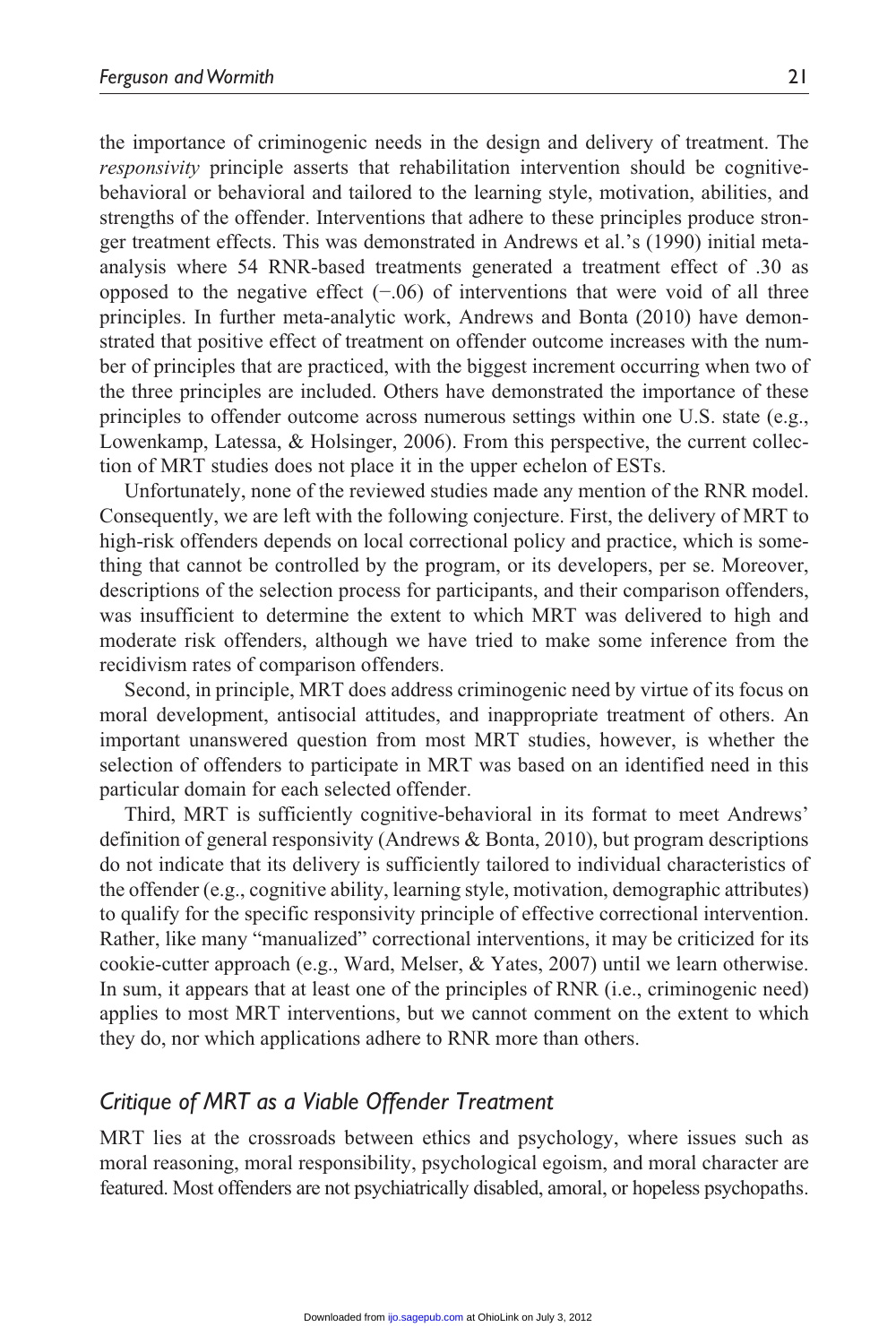Rather, their moral development was somehow stunted at a lower, more child-like stage of development. However, with the proper treatment, many offenders can resume their natural development. Although MRT emphasizes the passions and formal moral reasoning, the latter is preeminent. Formal moral reasoning is the avenue whereby offenders modify beliefs, identify distorted thinking, and gain control over their passions. Yet, MRT is often criticized for being culturally specific, as well as too individualistic and rationalistic (although the individualistic and rationalistic critiques of Kohlberg's stage typology are more relevant to the classic formulation than they are to more recent, research-based revisions).

MRT is founded on Kohlberg's theory of moral development. A first criticism relates to the notion of cultural relativism; that is, the validity of Kohlberg's theory is mainly applicable within the limited context of Western culture. The main point is that, like much of Western culture, the theory is highly individualistic. Cultures with an individualistic orientation (e.g., United States, Canada, Western Europe) structure social experience around autonomous persons, who are capable of standing above society and community, and are motivated to attain freedom and personal goals (Wainryb, 2004). Within collectivist cultures, social experience is structured around such collectivities as family or community. The goal here is not to maximize autonomy per se; rather, the goal is interdependence. The point is that individualistic and collectivist cultures can be described as maintaining fundamentally divergent conceptions of morality (Shweder, Mahapatra, & Miller, 1987). Consequently, MRT would not ring true to the ears of someone raised in a collectivist culture or who emphasizes the priority of the group over the priority of the individual. In reply, this criticism would not apply to the majority of offenders in North America and Western Europe.

Second, MRT's emphasis is on individual change, where the individual promotes his or her rational goals and desires while mustering the strength to oppose those harmful external influences on one's interests, whether by family, friends, or any other group or institution. MRT may be criticized by some for individualizing criminality without taking into sufficient account how an offender's journey to desistance is obstacle-strewn, a journey often marked by poverty, underresourced communities, racism, lack of family support, or easy availability of alcohol and drugs. Thus, MRT can be criticized for being too agent focused (Shapland & Bottoms, 2011). The position is that offenders do not exist in a social vacuum, and their path to desistance is not simply an internal adjustment of routines and lifestyles. Rather, the desire to improve one's life is also shaped by the assorted obstacles an offender encounters on their journey to becoming full members of society.

To the extent that MRT emphasizes traditional notions of free will and personal autonomy, it may also be criticized for placing too much emphasis on mental functions and processes, and too little on the social milieu within which an offender interacts on release. It has long been held, and still is in many circles, that the problem with many offenders has less to do with their values and aspirations and more to do with the assorted obstacles that prevent them from expressing their conformist values and that offenders want to conform to convention, but are pulled in the opposite direction by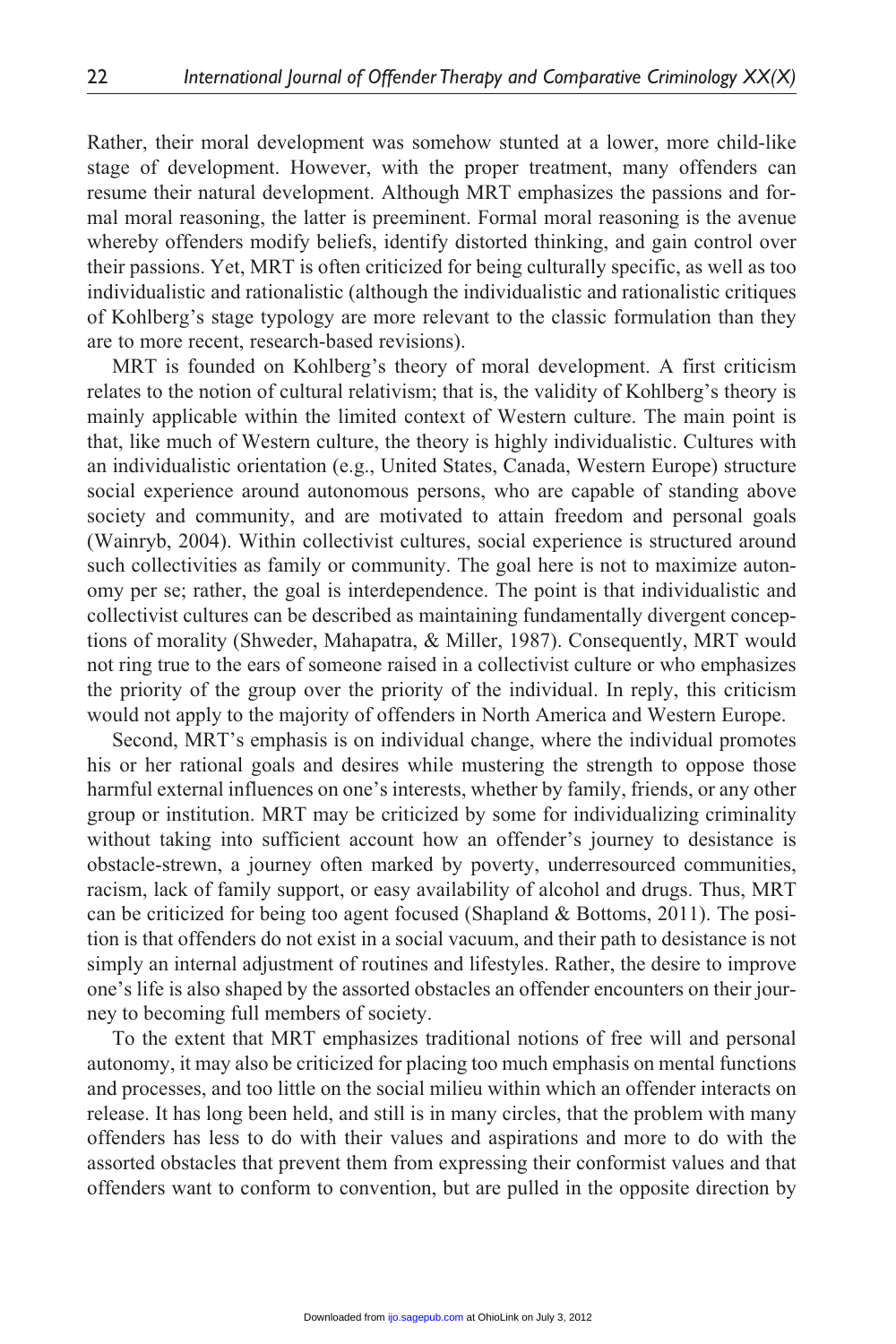various social pressures such as poverty (Merton, 1957; Shapland & Bottoms, 2011). Consequently, MRT is criticized for overpromoting independence and self-reliance while underemphasizing opposing external interferences on one's interests. However, these concerns have been directed at offender treatments generally and RNR-based treatments specifically (e.g., Birgden, 2004; Ward, Melser, & Yates, 2007), often with no regard for empirical evidence.

Third, Kohlberg's theory and MRT are strongly rationalistic, which is a problem for some observers. Formal reasoning is the means by which rational beings propose and consider explanations concerning cause and effect, true and false, what is good and bad, and right and wrong. However, some psychologists question the assumption that moral action is primarily a result of formal reasoning. Social intuitionists such as Haidt (2001) de-emphasize the role of formal reasoning in reaching moral conclusions. Instead, they argue that moral judgments arise mainly from fast and automatic intuitions with reasoning playing only a marginal role. In this perspective, conscious thought processes play little causal role. Instead, they are used mostly to construct post hoc justifications for moral judgments that have already been made. In other words, moral behaviors are generated by intuition and emotion and reasoning and willpower, although important, are secondary to the more affective-intensive processes. Consequently, for some observers, MRT's emphasis on formal moral reasoning is stripped of theoretical justification. In reply, we note that MRT is not unique in its focus on moral reasoning as a key to reducing criminal behavior. For example, other investigators have demonstrated the impact of using moral dilemmas in discussion groups with behaviorally disordered youth to reduce police contacts (Arbuthnot & Gordon,  $1986$ <sup>4</sup> and a moral education component in juvenile offender treatment to reduce recidivism (Gibbs, 1995).

# *Limitations of the Current Meta-Analysis*

The main limitations to the present meta-analysis come from the lack of detail in many of the original studies. This included research methodology and program delivery, as well as important client characteristics such as age, race or ethnicity, and level of risk. What is known from criminological research on crime and age is that age is inversely related to criminality (Farrington & Coid, 2003). Although the present study distinguished between adult and young offenders, it would have been helpful to develop finer-grained age differences to explore how the effectiveness of MRT varies with age. The same can be said about race and ethnicity. Unfortunately, the large majority of reviews used in the present analysis did not provide details about the ancestry of offenders. Current efforts to treat Aboriginal peoples with MRT provide some hint about the therapy's potential. For example, the Anchorage, Alaska Wellness Court, was established in 2001 as an alternative for misdemeanor defendants who were charged with an alcohol-related offense. The program requires participation in MRT. Although some suggested that MRT would be less effective with Native Alaskans, findings concerning rearrest rates refuted the assumption. In fact, a report about the program concluded that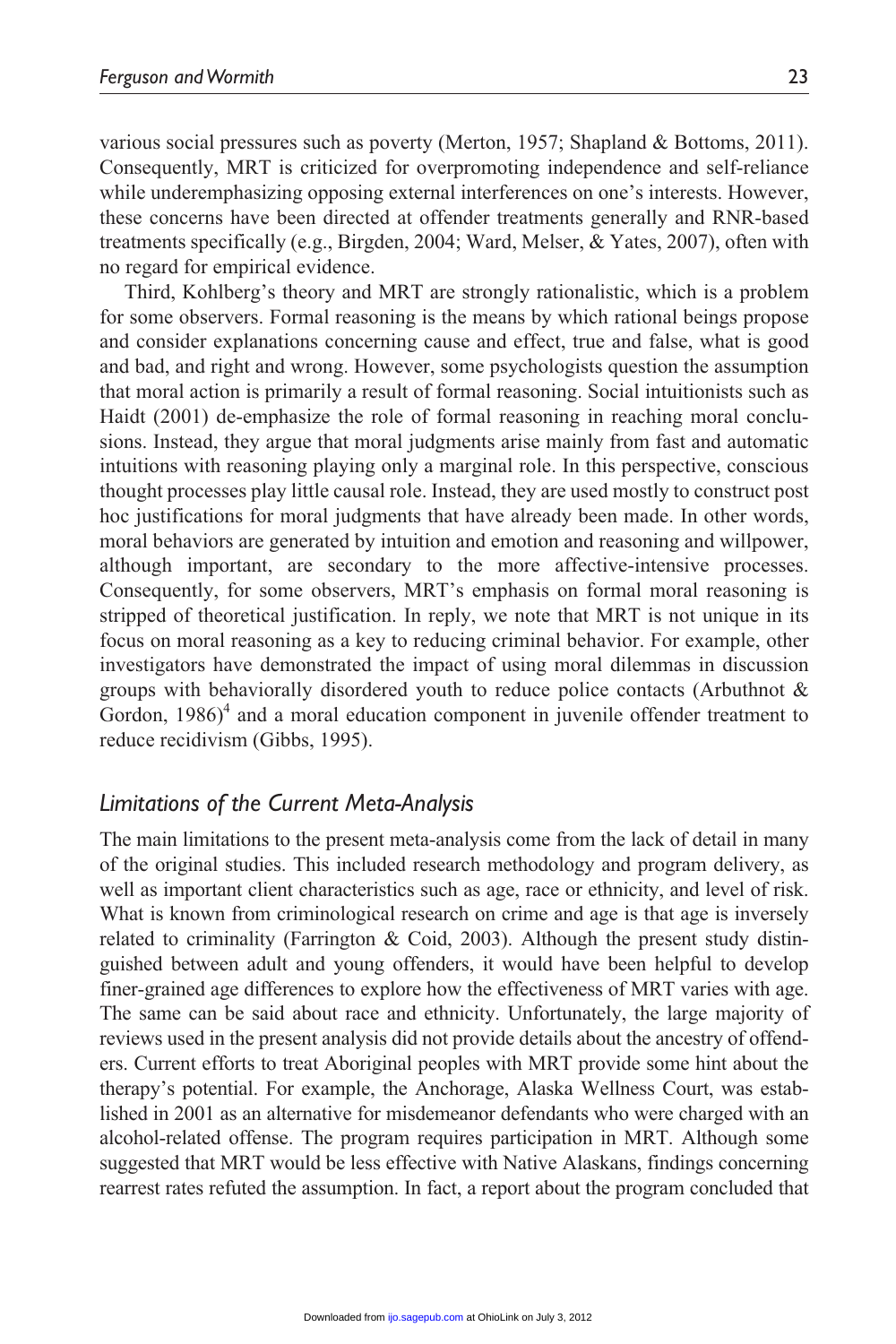"Native Alaskans have succeeded at a higher rate than other ethnic groups in the Wellness Court Program" (*CBTR*, 2004, p. 1). Turning to risk level, most of the reviewed studies did not mention offender's level of risk. Again, future studies would benefit by exploring how the effectiveness of MRT varies with risk level and, of course, "high-risk offenders" can be expanded to include an assortment of offenders such as violent offenders, sex offenders, or substance abusing offenders. Because the present meta-analysis did not distinguish between levels of risk or type of offender, there is no way to know how MRT interacts with level of risk or type of offender.

Concerning research methodology, some studies provided insufficient information even to assign the study to a location on a simple research design classification. Second, it is important to consider the issue of treatment drop-out rates. None of the studies or reviews released by CBTR broached the issue of drop-out rates. Early dropout from treatment is a widespread problem, limiting overall treatment effectiveness, increasing the likelihood of relapse, and therefore recidivism. However, one potential influence of a relatively high drop-out rate in a treatment group is that the apparent effectiveness of treatment can become inflated. For example, if those who are in the strongest position to benefit from treatment are also those who are most likely to complete treatment, then a lower subsequent recidivism rate for completers might give an overly optimistic view of treatment effectiveness (King & Canada, 2004). If program noncompleters are also more likely to recidivate, then overall benefits of treatment for example, reduced rates of recidivism—may become unfairly skewed in favour of program completers (see Fiorentine, Nakashima, & Anglin, 1999; Landenberger & Lipsey, 2005; McCaul, Svikis, & Moore, 2001).

Concerning program delivery, it was also difficult to locate studies that examined the different subcomponents of MRT. The therapy attempts to strengthen cognitive deficits in several areas, including self-control, critical reasoning, social perspectivetaking, and interpersonal problem solving. Without studies that examine conditions before and after treatment, it is impossible to establish exactly which components of MRT might be most effective in improving moral reasoning. In other words, few studies provided any information about intermediate gains made through MRT. Hence, one is left with a "black box" evaluation of outcome (see Wormith et al., 2007) with little hint as to what progress was made on specific targets to realize the objective of reduced antisocial and criminal behavior.

The research design of the reviewed studies and the accessibility of the current search presented some concerns about the present meta-analysis. In particular, the fact that only 15% of the reviewed studies employed a randomized control trial might raise some question about the overall veracity of our findings. The key distinguishing feature of randomized trials is that study participants are randomly assigned to receive one or other of the alternative treatments under study. The most important advantage of proper randomization is that it minimizes allocation bias, balancing known and unknown prognostic factors, in the assignment of treatments. This feature, of course,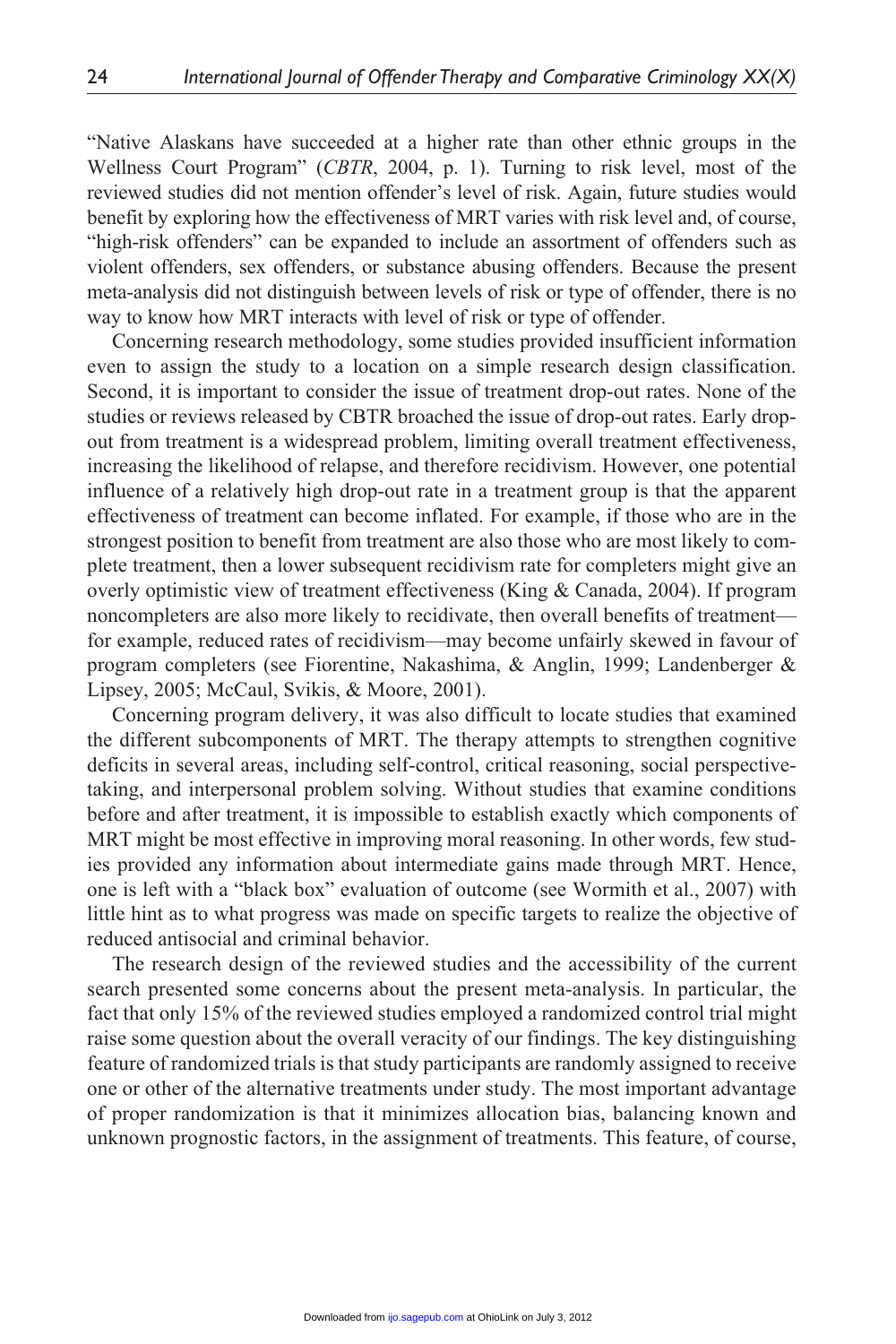reduces spurious causal inferences. In the present study, although only a small proportion of studies used randomization, the results nevertheless demonstrated that those reviews/studies that used randomization to allocate participants to conditions also produced the largest effect size. Second, our fears about the relatively few random assignment studies in this review are allayed by Lipsey and Cullen's (2007) conclusion that nonexperimental designs do not routinely produce spuriously high effect sizes. We were also concerned about the "file drawer problem" (Rosenthal, 1979; Rothstein, Sutton, & Borenstein, 2005), the possibility that we had not located other unpublished MRT evaluations with minimal or nonsignificant effect sizes. However, this concern was alleviated by the Trim and Fill and fail-safe analyses. Finally, any concern about researcher bias was alleviated by the finding that 41% of the primary studies used in the meta-analysis were derived from sources independent of CCI and, as reported, their mean effect size was slightly larger than for those studies derived from CCI.

# **Conclusion**

Despite the preceding criticisms, MRT continues to gain ground. Overall, one million individuals have been treated with the method. MRT programs are used in 47 states (CCI, 2010). CCI reports success for a variety of offenders and problems, and in a variety of settings: Males and females, adult and juvenile; driving offenders; substance abusers; and domestic violence offenders have all been helped by MRT. The approach has been used by drug courts, pretrial service agencies, as well as probation and parole offices. MRT programs are used in correctional facilities in 47 states. Despite criticism, the advocates of MRT believe that they have developed an approach that is superior to other cognitive-behavioral approaches.

Although the overall mean effect size of MRT might seem marginal to some observers, it was statistically significant with potential for substantial social significance. In fact, its success rate is high enough that MRT has been granted "Evidence-Based Practice Status" by the Substance Abuse and Mental Health Services Administration (SAMHSA), the Oregon Department of Human Services, and the Florida Department of Juvenile Justice (CCI, 2010). The current meta-analysis is consistent with studies which show that MRT is effective in reducing recidivism. In our view, it warrants serious consideration by any correctional agency that has designs to influence the antisocial and criminal attitudes, behavior, and lifestyle of its clientele. We also encourage more detailed, descriptive, and analytic research on this meritorious mode of offender treatment.

#### **Declaration of Conflicting Interests**

The author(s) declared no potential conflicts of interest with respect to the research, authorship, and/or publication of this article.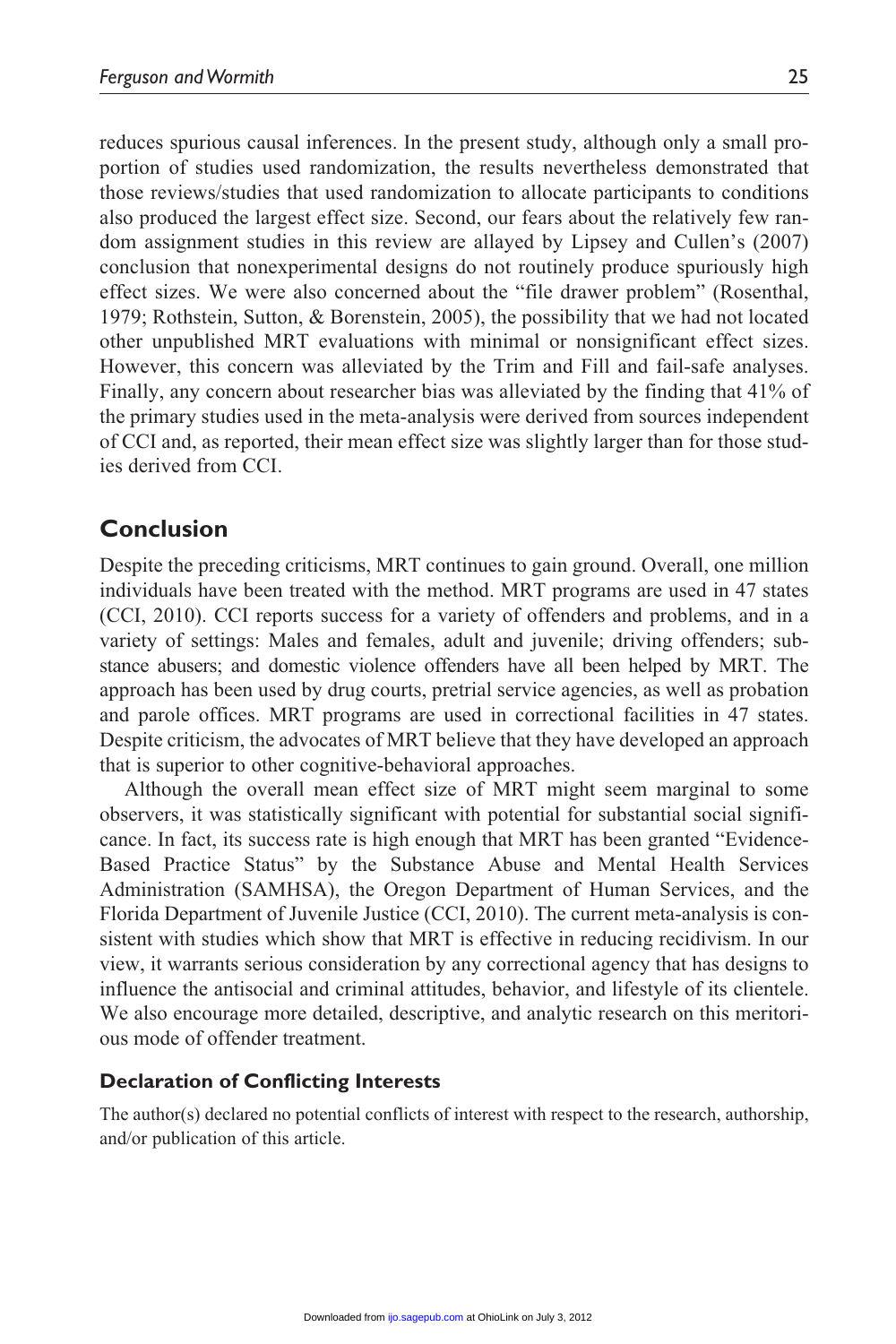#### **Funding**

The author(s) received no financial support for the research, authorship, and/or publication of this article.

#### **Notes**

- 1. One of the developers of moral reconation therapy (MRT; Kenneth Robinson) remains president of Correctional Counseling, Inc. (CCI) to this day.
- 2. In his book, *Moral Development and Reality: Beyond the Theories of Kohlberg and Hoffman*, Gibbs (2010) explored the nature of moral development and social behavior. Gibbs elucidates the range of moral development from superficial perception to a deeper understanding through social perspective-taking.
- 3. Another useful technique to test for publication bias is based on the calculation of a "failsafe" number (Rosenthal, 1979). Although there is not a standard fail-safe number, Durlak and Lipsey (1991) reported that meta-analytic findings are robust if the fail-safe number exceeds the critical value of  $5k + 10$ , where *k* is the number of studies used in the metaanalysis. In the present meta-analysis, the fail-safe number for the random model was  $n = 524$ , indicating that more than 524 studies would be required to raise the *p* value of alpha to more than .05; that is, approximately 524 similar-sized studies, each showing no effect, would be needed to be added to the meta-analysis to render the current effect size nonsignificant. Because the fail-safe number is considerably larger than the critical number (i.e.,  $5 \times 39 + 10 = 205$ ), it may be reasonably concluded that any publication bias is insufficient to account for the significant outcome findings of the present meta-analysis (see Durlak & Lipsey, 1991).
- 4. Gibbs' revisionist model is associated with an alternative, dilemma-free assessment method that has been used in cross-cultural research, the Sociomoral Reflection Measure–Short Form (Gibbs, Basinger, & Fuller, 1992). The measure assesses maturity of sociomoral reflection. Participant's maturity level is measured by scoring their justification for various moral behaviors such as promise keeping, telling the truth, helping parents, saving a friend, and obeying the law.

# **References**

\*Studies used in the meta-analysis.

- \*Anderson, J. L. (2002). Overview of the Illinois DOC high-risk parolee re-entry program and 3-year recidivism outcome of program participants. *Cognitive Behavioral Treatment Review, 11*(1/2), 4-6.
- Andrews, D. A., & Bonta, J. (2010). *The psychology of criminal conduct* (5th ed.). New Providence, NJ: LexisNexis Matthew Bender.
- Andrews, D. A., Bonta, J., & Hoge, R. D. (1990). Classification for effective rehabilitation: Rediscovering psychology. *Criminal Justice and Behavior, 17*, 19-52.
- Andrews, D. A., Bonta, J., Wormith, J. S., Guzzo, L., Brews, A., Rettinger, J., & Rowe, R. (2011). Sources of variability in estimates of predictive validity: A specification with level of service general risk/need. *Criminal Justice and Behavior, 38*, 413-432.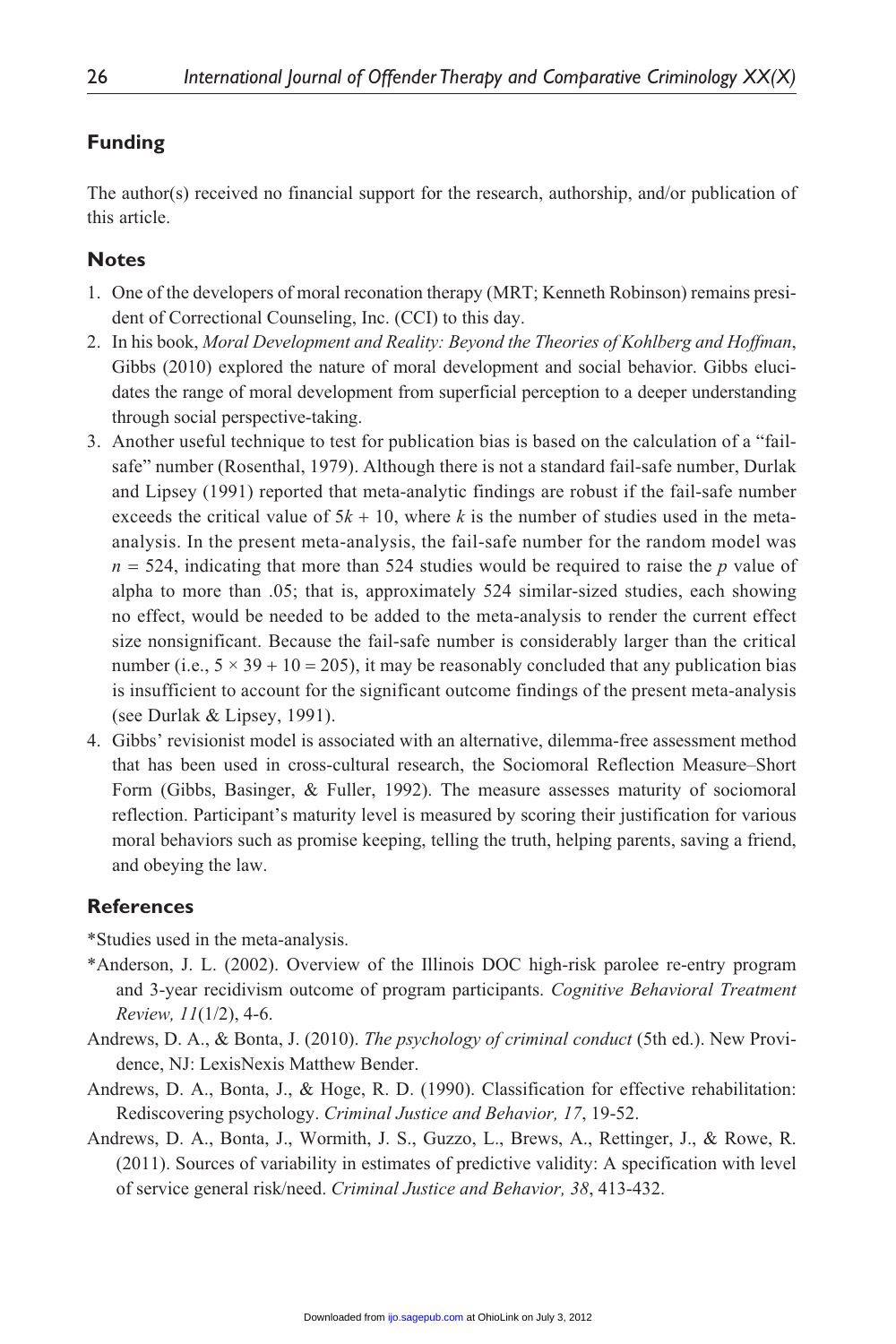- Aos, S., Phipps, P., Barnoski, R., & Lieb, R. (2001). *The comparative costs and benefits of programs to reduce crime (Version 4.0)* (Number 01-05-1201, May). Olympia: Washington State Institute for Public Policy.
- Arbuthnot, J., & Gordon, D. A. (1986). Behavioral and cognitive effects of moral reasoning development intervention for high-risk, behavior-disordered adolescents. *Journal of Consulting and Clinical Psychology, 54*, 208-216.
- Armstrong, T. A. (2000). Treating youthful offenders with Moral Reconation Therapy: A survival analysis. In Little, G. L. (Eds.), Cognitive-Behavioral Treatment of Offenders: A comprehensive Review of MRT Outcomes Research. *Addictive Behaviors Treatment Review, 2*(1), 12-21.
- \*Armstrong, T. A. (2003). The effect of moral reconation therapy on the recidivism of youthful offenders: A randomized experiment. *Criminal Justice and Behavior, 30*, 668-687.
- \*Better People. (2000). *Changing offender's behavior: Evaluating moral reconation therapy (MRT) in the Better People Program* (Annual report). Better People, Portland, OR.
- Birgden, A. (2004). Therapeutic jurisprudence and responsivity: Finding the will and the way in offender rehabilitation. *Psychology, Crime and Law, 10*, 283-295.
- Blanchette, K., & Brown, S. L. (2006). *The assessment and treatment of women offenders*. Chichester, UK: Wiley.
- Borenstein, M., Hedges, L. V., Higgins, J. P. T., & Rothstein, H. R. (2009). *Introduction to meta-analysis*. Chichester, UK: Wiley.
- \*Boston, C. M. (2001). Changing offenders behavior: Evaluating moral reconation therapy in the Better People Program. *Cognitive Behavioral Treatment Review, 10*(1/2), 12-13.
- \*Burnette, K. D., Leonard, A., Robinson, K. D., & Swan, E. S. (2004). Outcome study on the Tennessee Prison for Women therapeutic community program utilizing moral reconation therapy. *Cognitive Behavioral Treatment Review, 13*(3/4), 1-5.
- \*Burnette, K. D., Prachnick, K. J., Leonard, A., Robinson, K. D., & Swan, E. S. (2005). Effects of moral reconation therapy on female felony offenders in a prison-based therapeutic community. *Cognitive Behavioral Treatment Review, 14*(3), 1-4.
- \*Burnett, W. L. (1997). *Treating post-incarcerated offenders with moral reconation therapy. A one-year recidivism study* (Unpublished master's thesis). University of Phoenix, Phoenix, AZ.
- Cherry, K. (2011). *Kohlberg's theory of moral development. Stages of moral development.* Retrieved from: http://psychology.about.com/od/developmentalpsychology/a/kohlberg.htm
- \*Cognitive Behavioral Treatment Review. (1994). Washington state implements MRT. *Cognitive Behavioral Treatment Review, 3*(1), 1-12.
- \*Cognitive Behavioral Treatment Review. (2004). Anchorage wellness court. Issues outcome report: Native Alaskans successfully treated. *Cognitive Behavioral Treatment Review, 13*(2), 5.
- Cohen, J. (1992). A power primer. *Psychological Bulletin, 112*, 155-159.
- Cohen, M. A. (1998). The monetary value of saving a high-risk youth. *Journal of Quantitative Criminology, 14*, 5-33.
- Colby, A., Gibbs, J., Lieberman, M., & Kohlberg, L. (1983). *A longitudinal study of moral judgment: A monograph for the Society of Research in Child Development*. Chicago, IL: The University of Chicago Press.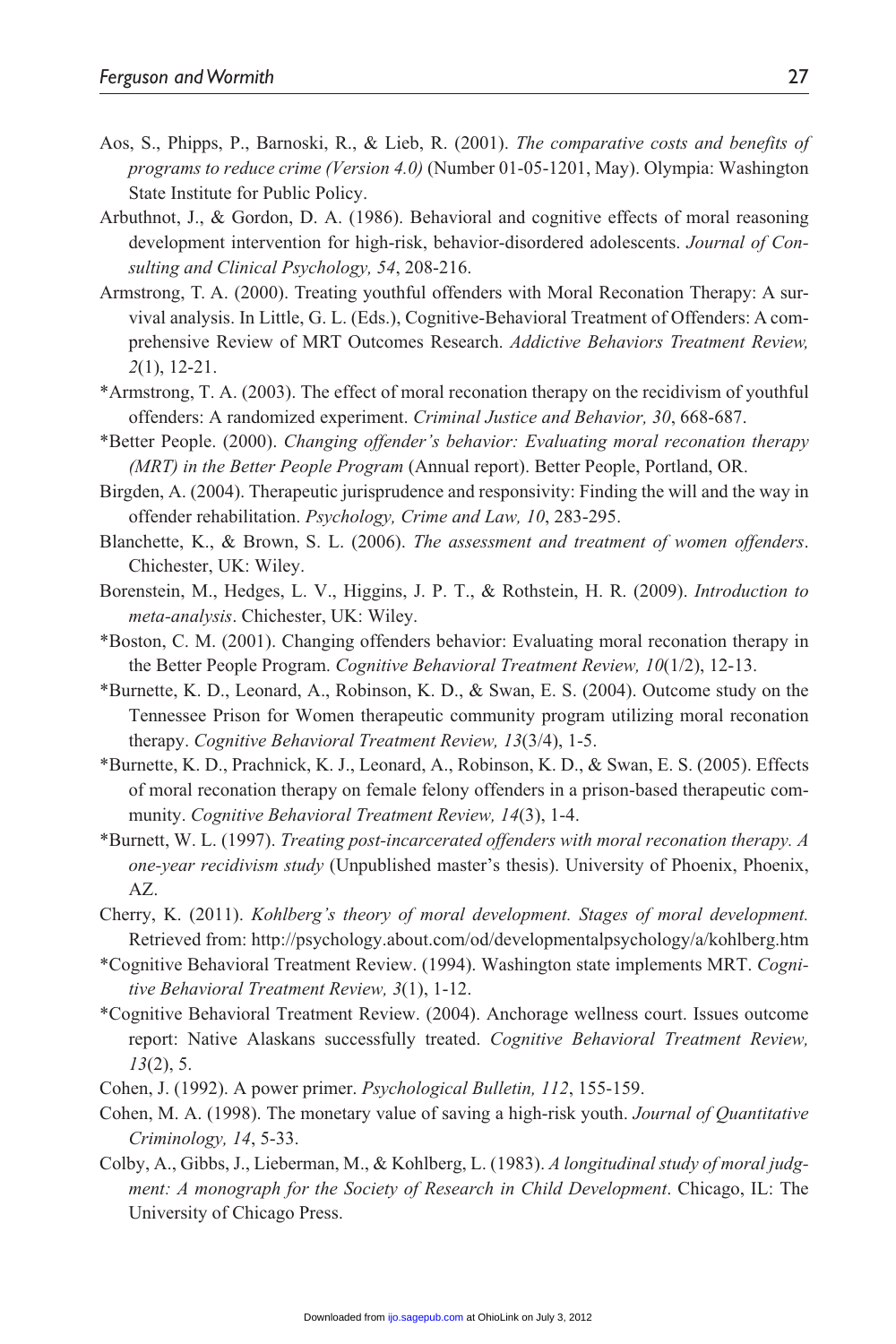- Correctional Counseling, Inc. (2010). *Moral reconation therapy*. Retrieved from: https://www. ccimrt.com/mrt
- \*Deschamps, T. (1998). *MRT: Is it effective in decreasing recidivism rates in young offenders* (Master's thesis)? University of Windsor, Windsor, Ontario, Canada.
- Durlak, J. A., & Lipsey, M. W. (1991). A practitioner's guide to meta-analysis. *American Journal of Community Psychology, 19*, 291-332.
- Duval, S., & Tweedie, R. (2000). Trim and fill: A simple funnel-plot-based method of testing and adjusting for publication bias in meta-analysis. *Biometrics, 56*, 455-463.
- Farrington, D. P., & Coid, J. W. (2003). *Early prevention of adult anti-social behavior*. Cambridge, UK: Cambridge University Press.
- Fiorentine, R., Nakashima, J., & Anglin, M. D. (1999). Client engagement in drug treatment. *Journal of Substance Abuse Treatment, 17*, 199-206.
- Gendreau, P., & Andrews, D. A. (1979). Psychological consultation in correctional agencies: Case studies and general issues. In J. J. Platt & R. W. Wicks (Eds.), *The psychological consultant* (pp. 127-212). New York, NY: Grune & Stratton.
- Gendreau, P., & Andrews, D. A. (2001). *Correctional program assessment inventory*-*2000 (CPAI-2000)*. Scoring manual. St. John: University of New Brunswick.
- Gibbs, J. C. (1995). EQUIP: A peer-group treatment program for delinquents. In R. R. Ross, D. H. Antonowicz, & G. K. Dhaliwal (Eds.), *Going straight: Effective delinquency prevention and offender rehabilitation* (pp. 179-192). Ottawa, Ontario, Canada: Air Training.
- Gibbs, J. C. (2010). *Moral development and reality: Beyond the theories of Kohlberg and Hoffman* (2nd ed.). Boston, MA: Allyn & Bacon.
- Gibbs, J. C., Basinger, K. S., & Fuller, D. (1992). *Moral maturity: Measuring the development of sociomoral reflection*. Hillsdale, NJ: Erlbaum.
- Gibbs, J. C., Basinger, K. S., Grime, R. L., & Snarey, J. R. (2007). Moral judgment development across cultures: Revisiting Kohlberg's universality claims. *Developmental Review, 27*, 443-500.
- Gilligan, C. (1982). *In a difference voice: Psychological theory and women's development*. Cambridge, MA: Harvard University Press.
- \*Godwin, G., Stone, S., & Hambrook, K. (1995). Recidivism study: Lake County, Florida Detention Center. *Cognitive Behavioral Treatment Review, 4*(1/2), 1-20.
- Goldstein, A. P., & Glick, B. (1987). *Aggression replacement training: A comprehensive intervention for aggressive youth*. Champaign, IL: Research Press.
- Good Success Consulting, Inc. (2011). *What is MRT?* Retrieved from http://www.goodsuccessclassrooms.com/#/what-is-mrt/4539698586
- Gordon, D. A. (1995). Functional family therapy for delinquents. In R. R. Ross, D. H. Antonowicz, & G. K. Dhaliwal (Eds.), *Going straight: Effective delinquency prevention and offender rehabilitation* (pp. 179-192). Ottawa, Ontario, Canada: Air Training.
- \*Grandberry, G. (1998). *Moral reconation therapy. Evaluation final report.* Olympia: Washington State Department of Corrections, Planning and Research Section.
- \*Guerin, P. (2001). *Evaluation of the second judicial district court, country juvenile drug court: Quasi-experimental outcome study using historical information*. Albuquerque: The Institute of Social Science Research, University of New Mexico.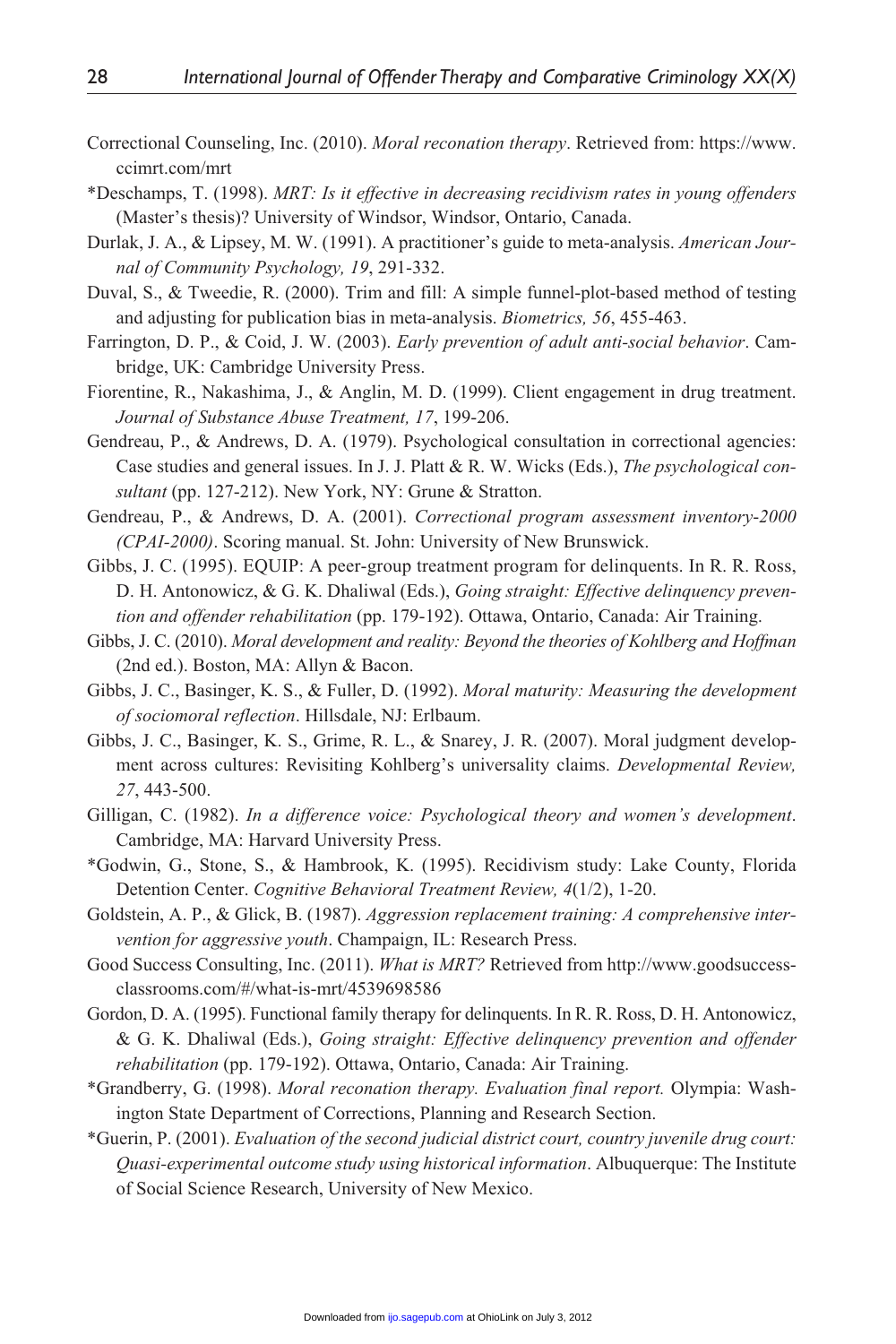Haidt, J. (2001). The emotional dog and its rational tail. *Psychological Review, 108*, 814-834.

- Hanson, G. (2000). *Pine Lodge Intensive Inpatient Treatment Program*. Olympia: Planning and Research Section, WA State Department of Corrections.
- Heilbrun, K., DeMatteo, D., Fretz, R., Erickson, J., Yasuhara, K., & Anumba, N. (2008). How "specific" are gender-specific rehabilitation needs? An empirical analysis. *Criminal Justice and Behavior, 35*, 1382-1397.
- Henggeler, S. W., Melton, G. B., & Smith, L. A. (1992). Family preservation using multisystemic therapy: An effective alternative to incarcerating serious juvenile offenders. *Journal of Consulting and Clinical Psychology, 60*, 593-561.
- Hubbard, D. J., & Matthew, B. (2008). Reconciling the differences between the "gender-responsive" and the "what works" literature to improve services for girls. *Crime and Delinquency, 54*, 225-258.
- Huedo-Medina, T., Sanchez-Meca, J., Marin-Martinez, F., & Botella, J. (2006). *Assessing heterogeneity in meta-analysis: Q statistic or I2 index?* Retrieved from: http://digitalcommons.uconn.edu/cgi/viewcontent.cgi?article=1019&;context=chip\_docs&sei-redir=1#sear ch=""assessing+heterogeneity+in+meta-analysis""
- \*Huffman, J. (2005). Butler County, Missouri drug court demonstrates success in treating methamphetamine offenders. *Cognitive Behavioral Treatment Review, 14*(3), 15-16.
- Kenny, D. (2007). Meta-analysis easy to answer—META. Retrieved from http://davidakenny. net/meta.htm
- King, C. A., & Canada, S. A. (2004). Client-related prediction of early treatment drop-out in a substance abuse clinic employing individual therapy. *Journal of Substance Abuse Treatment, 26*, 189-195.
- \*Kirchner, R. A., & Kirchner, T. (2008). Improving the Putnam County, Florida criminal justice system: Effectiveness of drug treatment court. *Correctional Counseling, Inc., 17*(2), 1-18.
- Kohlberg, L. (1976). Moral stages and moralization: The cognitive-developmental approach. In T. Lickona (Ed.), *Moral development and behavior* (pp. 31-55), New York, NY: Holt, Rinehart & Winston.
- \*Krueger, S. (1997). Five-year recidivism study of MRT-treated offenders in a county jail. *Cognitive Behavioral Treatment Review, 6*(3/4), 3.
- Landenberger, N. A., & Lipsey, M. W. (2005). The positive effects of cognitive-behavioral programs for offenders: A meta-analysis of factors associated with effective treatment. *Journal of Experimental Criminology, 1*, 451-476.
- Lipsey, M. W. (1992). *Juvenile delinquency treatment: A meta-analysis inquiry into the variability of effects*. New York, NY: Russell Sage.
- Lipsey, M. W. (1999). Can rehabilitative program reduce the recidivism of juvenile offenders? An inquiry into the effectiveness of practical programs. *Virginia Journal of Social Policy and the Law, 6*, 611-642.
- Lipsey, M. W. (2003). Those confounded moderators in meta-analysis: Good, bad, and ugly. *The ANNALS of the American Academy of Political and Social Science, 587*, 69-80.
- Lipsey, M. W., & Cullen, F. T. (2007). The effectiveness of correctional rehabilitation: A review of systematic reviews. *Annual Review of Law and Social Science, 3*, 1-44.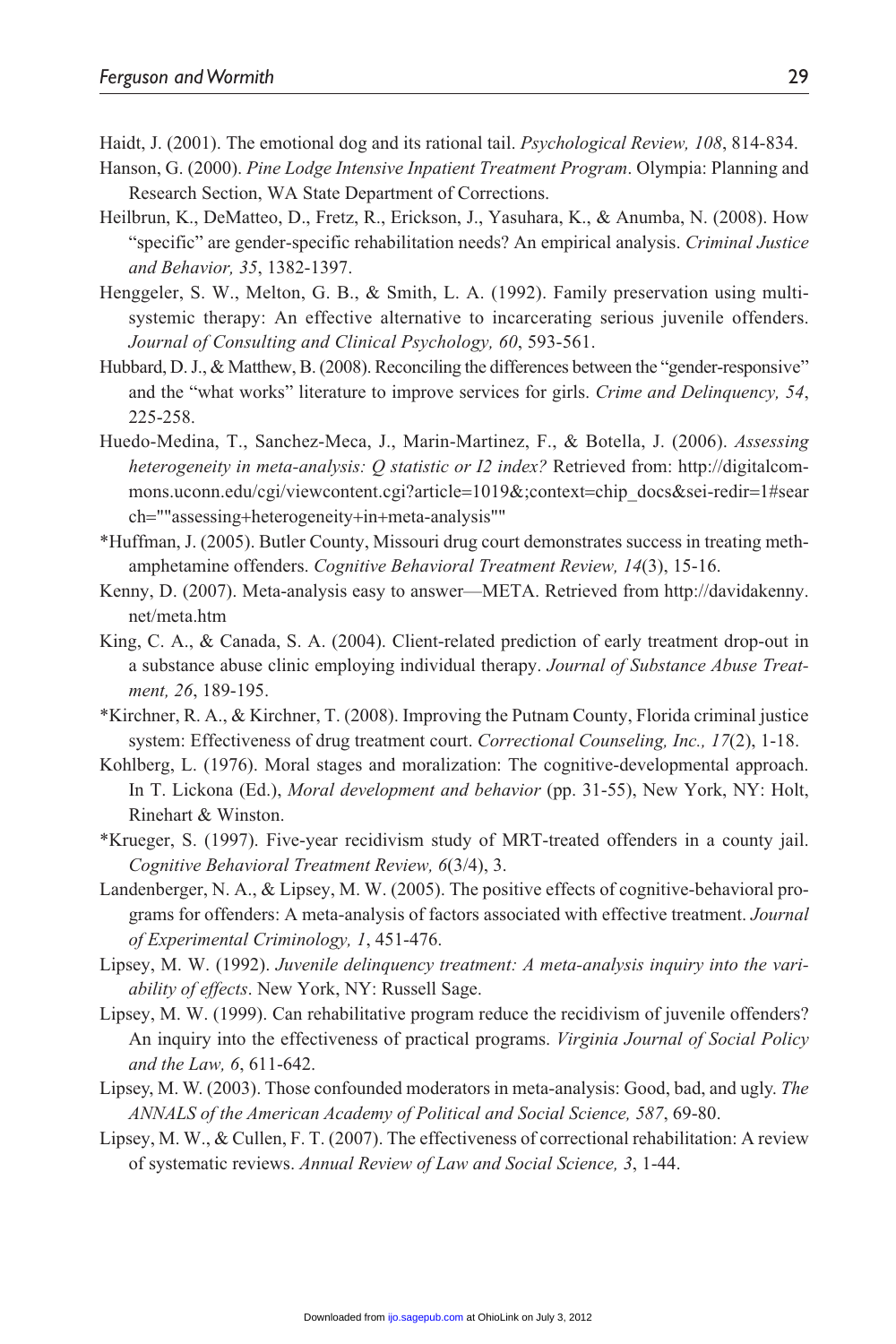- Lipsey, M. W., & Wilson, D. B. (1993). The efficacy of psychological, educational, and behavioral treatment. *American Psychologist, 48*, 1181-1201.
- \*Little, G. L. (2006). Review of one- to three-year recidivism of felony offenders treated with MRT in prison settings. *Cognitive Behavioral Treatment Review, 15*(1), 1-3.
- \*Little, G. L., Baker, K., McCarthy, D., Davidson, M., & Urbanick, J. (2010). An MRT-based cognitive behavioral treatment for 1st time DWI offenders: Two- and three-year recidivism in a cohort of Davidson County, Tennessee offenders. *Cognitive Behavioral Treatment Review, 19*(2), 1-20.
- Little, G. L., & Robinson, K. D. (1988). Moral reconation therapy: A systematic step-by-step treatment system for treatment-resistant clients. *Psychological Reports, 62*, 135-151.
- \*Little, G. L., & Robinson, K. D. (1989). Treating drunk drivers with moral reconation therapy: A one-year recidivism report. *Psychological Reports, 64*, 960-962.
- \*Little, G. L., Robinson, K. D., & Burnette, K. D. (1990). Treating drunk drivers with moral reconation therapy: A two-year recidivism study. *Psychological Reports, 66*, 1379-1387.
- \*Little, G. L., Robinson, K. D., & Burnette, K.D. (1991). Treating drug offenders with moral reconation therapy: A three-year recidivism report. *Psychological Reports, 69*, 1151-1154.
- \*Little, G. L., Robinson, K. D., & Burnette, K.D. (1993). Cognitive behavioral treatment of felony drug offenders: A five-year recidivism report. *Psychological Reports, 73*, 1089-1090.
- \*Little, G. L., Robinson, K. D., & Burnette, K. D. (1994). Treating offenders with cognitive behavioral therapy: 5-year recidivism outcome data on MRT. *Cognitive Behavioral Treatment Review, 3*(2/3), 1-16.
- \*Little, G. L., Robinson, K. D., Burnette, K. D., & Swan, E.S. (1999). Successful ten-year outcome data on MRT-treated felony offenders: Treated offenders show significantly lower reincarceration in each year. *Correctional Counseling, Inc., 8*(1), 1-24.
- \*Little, G. L. , Robinson, K. D., Burnette, M. S., & Swan, E.S. (2010). Twenty-year recidivism results for MRT-treated offenders. *Cognitive Behavioral Treatment Review, 19*(1), 1-20.
- Losel, F., & Schmucker, M. (2005). The effectiveness of treatment for sexual offenders: A comprehensive meta-analysis. *Journal of Experimental Criminology, 1*, 117-146.
- Lowenkamp, C. T., Latessa, E. J., & Holsinger, A. M. (2006). The risk principle in action: What we have learned from 13,676 offenders and 97 correctional programs. *Crime & Delinquency, 52*, 77-93.
- \*MacKenzie, D. L., Brame, R., Waggoner, A. R., & Robinson, K. D. (1995). *Moral reconation therapy and problem behavior in the Oklahoma Department of Corrections*. Washington, DC: U.S. Department of Justice.
- McCaul, M. E., Svikis, D. D., & Moore, R. D. (2001). Predictors of out-patient treatment retention: Patient versus substance use characteristics. *Drug and Alcohol Dependence, 62*, 9-17.
- \*McCracken, L., Hearn, C., & Stuckey, S. (2003). Juvenile DWI/drug court, Albuquerque, N.M. *Cognitive Behavioral Treatment Review, 12*(1), 8-9.
- McGuire, J. (2002). Integrating findings from research reviews. In J. McGuire (Ed.), *Offender rehabilitation and treatment: Effective programmes and policies to reduce reoffending* (pp. 3-38). Chichester, UK: Wiley.
- McGuire, J. (2008). A review of effective interventions for reducing aggression and violence. *Philosophical Transactions of the Royal Society, 363*, 2577-2597.